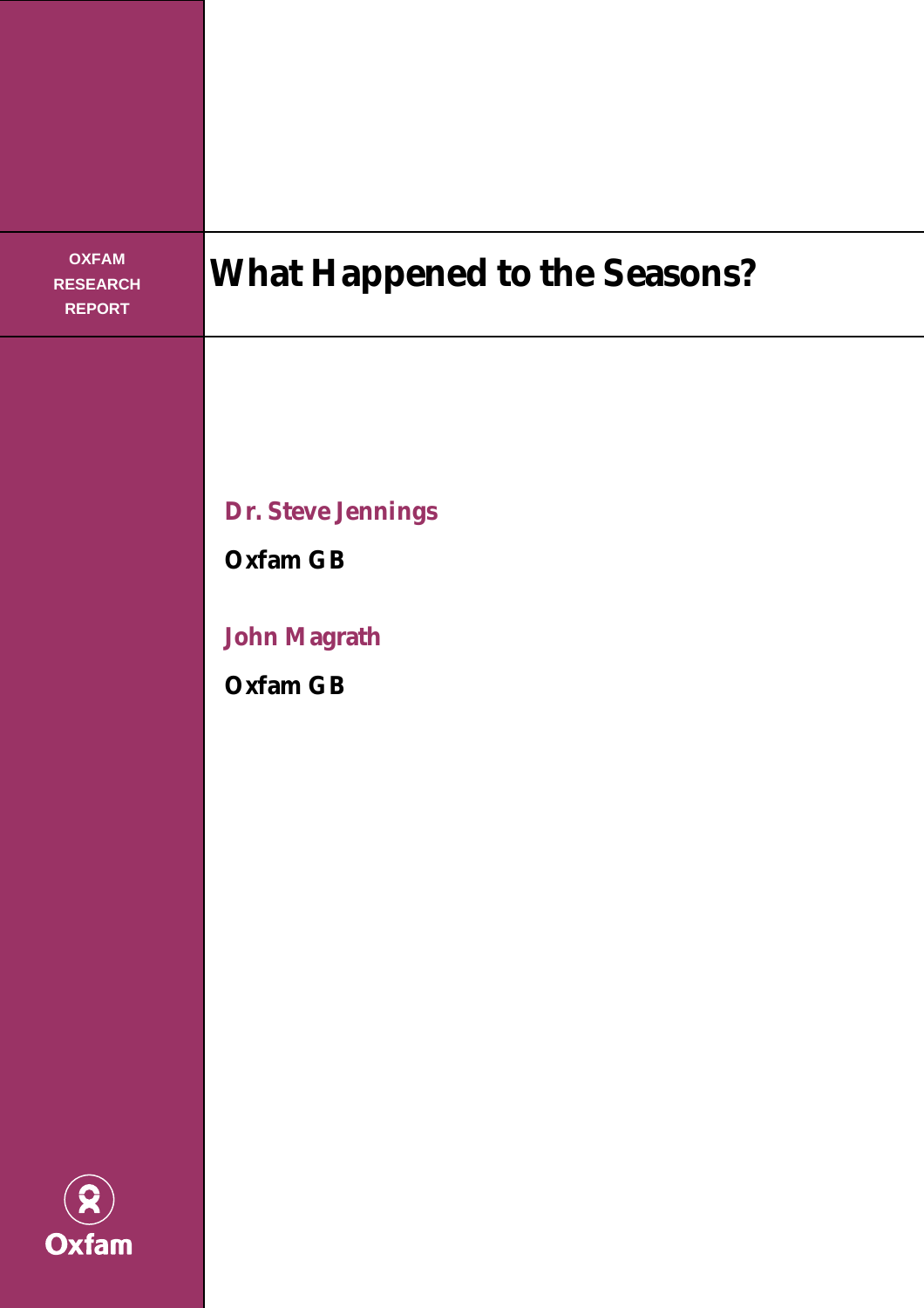## **Abstract**

*The timing of rain, and intra-seasonal rainfall patterns are critical to smallholder farmers in developing countries. Seasonality influences farmers' decisions about when to cultivate and sow and harvest. It ultimately contributes to the success or failure of their crops. Worryingly, therefore, farmers are reporting that both the timing of rainy seasons and the pattern of rains within seasons are changing. These perceptions of change are striking in that they are geographically widespread and because the changes are described in remarkably consistent terms. In this paper, we relate the perceptions of farmers from several regions (East Asia, South Asia, Southern and East Africa, and Latin America) of how seasons are changing, and in some cases, how once distinct seasons appear to be disappearing altogether, and the impacts that these changes are having. We then go on to ask two critical questions. Firstly, do meteorological observations support farmers' perceptions of changing seasonality? Secondly, to what extent are these changes consistent with predictions from climate models? We conclude that changing seasonality may be one of the major impacts of climate change faced by smallholder farmers in developing countries over the next few decades. Indeed, this may already be the case. Yet it is relatively unexplored in the literature. We also suggest some of the key adaptation responses that might help farmers cope with these changes.*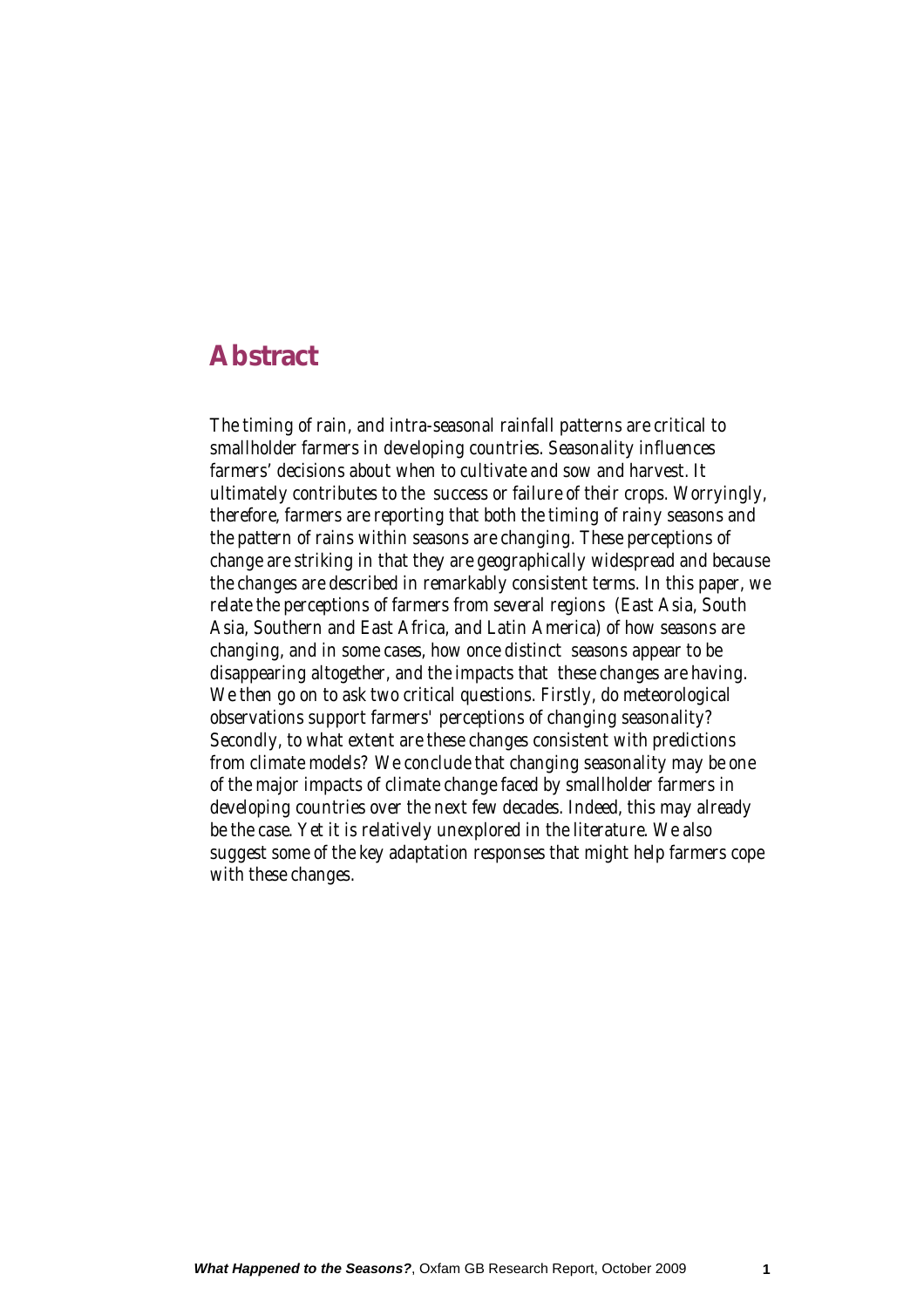# **Introduction and sources**

Over the last three years, the issue of climate change and its impacts have risen rapidly up Oxfam's agenda as a result of field observations in a number of countries, along with the rise to prominence of climate change as a global political and media concern. Oxfam staff and partners in several countries have been actively exploring perceptions of climate change among people with whom Oxfam works, and strategies that are evolving to adapt to or cope with the changes observed.

These studies have been of several kinds and have varied in methodology and scientific rigor. Most of the evidence accumulated is primarily anecdotal (although in some cases attempts have been made to map it against what meteorological evidence has been available) and it is just beginning to be systematized by the organization. Nevertheless, we argue that what is emerging may be of interest because of the international spread of the studies the remarkable consistency of the observations and perceptions across them.

In writing this paper, we have drawn on research undertaken for reports published by Oxfam that give a national overview of climate change perceptions, impacts and adaptations. These have been written on Uganda (published July 2008), Russia (with WWF-Russia, July 2008) and Vietnam (November 2008). A related report on South Africa by Earthlife Africa (February 2009) looks mainly at energy futures. These reports are all published on the Oxfam GB website. Further reports are forthcoming on Malawi (June 2009), Nepal, Haiti, and Bolivia. For Bangladesh, we have drawn heavily on interviews carried out in each of the 30 agro-ecological zones through collaboration between the New Age newspaper and the Campaign for Sustainable Rural Livelihoods (Faces of Change, May 2008), and a forthcoming report on climate change adaptation practices in each zone for Oxfam International by the Department of Environmental Sciences, Jahangirnagar University, Dhaka. We have also used studies by or for Oxfam on people's experiences in some districts in Vietnam and Cambodia (October 2007 and October 2008, both with Kyoto University), and Kenya (by Energy for Sustainable Development, January 2009). In addition we have used testimonies gathered in Peru (February 2009) and an Oxfam report on pastoralism and climate change in East Africa (August 2008). This paper also builds upon previous collaboration with the ADAPTIVE project of the Tyndall Centre for Climate Change Research in South Africa and Mozambique and their findings (2002-2005). Finally, we have drawn on supplementary information from Oxfam programmes and from non-Oxfam sources known to us in other countries, including India (Orissa and Himachal Pradesh), Indonesia, Thailand, Tajikistan, Mali and Nicaragua.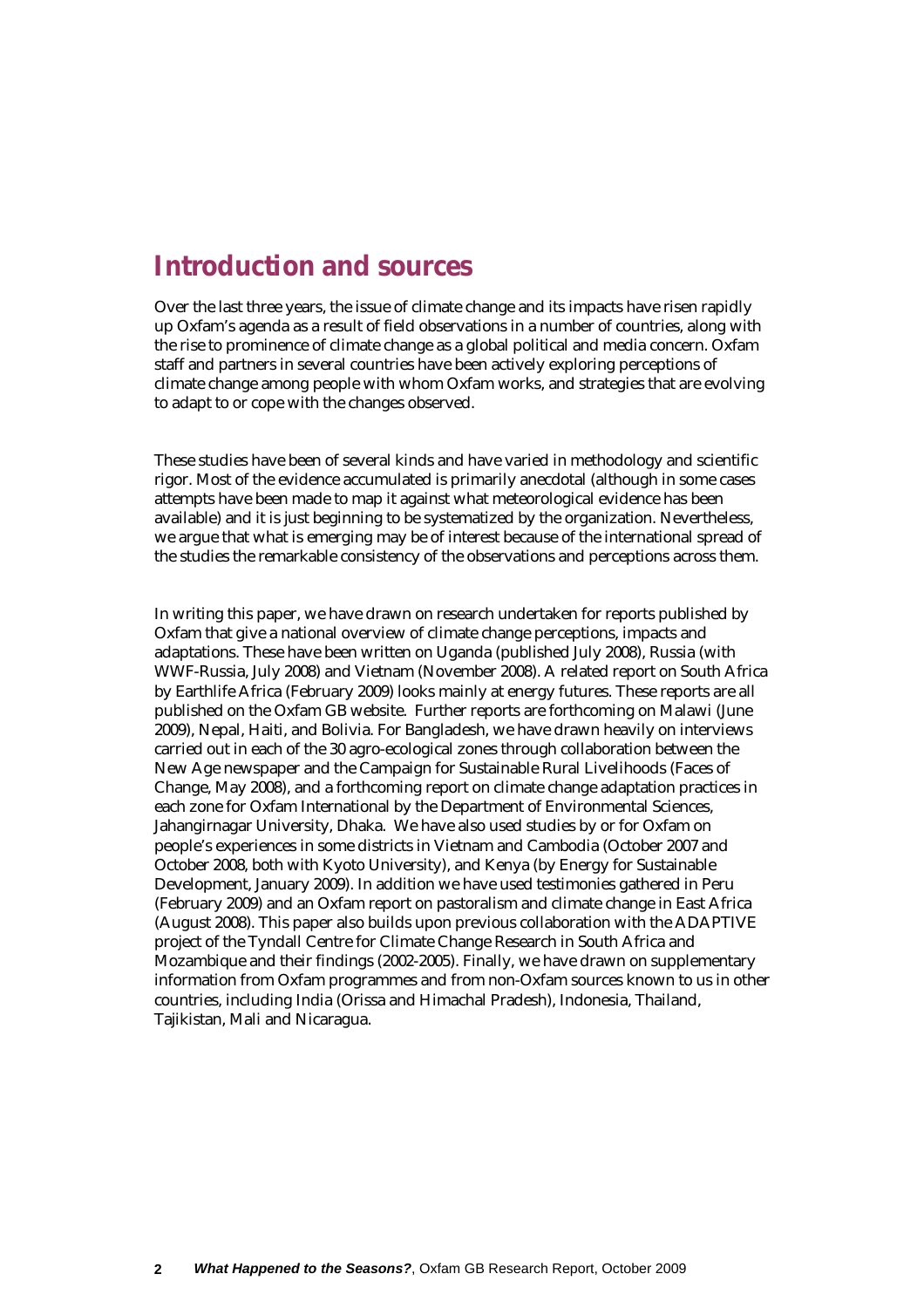## **A note on contents**

We give examples of peoples' observations of changing climate and then some of the effects on livelihoods, agriculture, psychology and culture. We then examine the extent to which meteorological observations support farmers' perceptions using existing published analysis of meteorological records and climate models. We particularly focus on Southern Africa and Bangladesh. Finally, we consider some possible adaptation strategies.

### **Summary of climatic observations**

The following observations are reported consistently across all our studies:

- 1. The seasons appear to have shrunk in number and variety, in that what could be termed relatively temperate "transitional" seasons are truncated or have disappeared altogether. People's perceptions are that they are progressively being replaced by a more simplified pattern of seasons whose characteristics are predominantly hot (hotter) and dry or hot (hotter) and wet.
- 2. Increased temperatures overall, particularly in winters.1
- 3. Rain is more erratic, coming at unexpected times in and out of season. In particular, there is less predictability as to the start of rainy seasons. Generally, rainy seasons are shorter. In mountainous areas there is considerably less snowfall. Dry periods have increased in length and drought is more common.2
- 4. Within recognizable seasons, unusual and "unseasonable" events are occurring more frequently, including heavy rains in dry seasons, dry spells in rainy seasons, storms at unusual times, dense and lingering fogs, and temperature fluctuations.
- 5. When rains do come they are felt to be more violent and intense and punctuated by longer dry spells within the rainy seasons. Dry spells and heavier rain increase the risk of flooding and crop loss.3
- 6. Winds and storms have increased in strength. They may come at unusual times. Prevalent wind directions have also shifted.

The emphasis changes, of course, depending upon the country, and also within countries. Concerning the countries we have particularly drawn on for this report: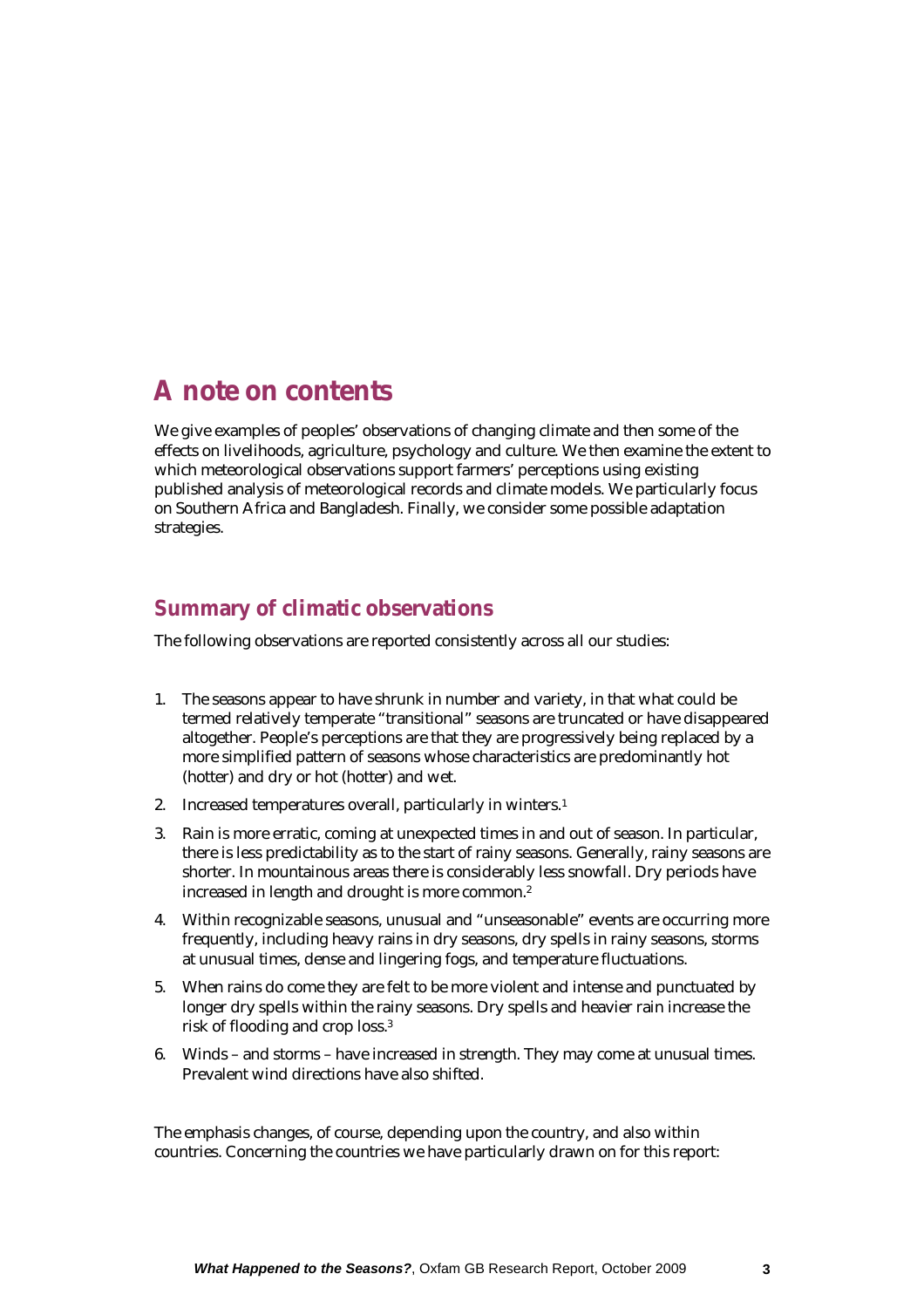- Communities in Nepal particularly express concerns about warmer and drier winters, with a lack of rain and of the snow that normally falls in hilly districts from December to January. They say the summer monsoons are much shorter, lasting for only three months instead of five. Their starts are more unpredictable. There is less regular drizzle and the period of very intense rain within the monsoon that used to last one to two weeks lasts only a few days. Destructive hailstorms are more common.
- In Vietnam, communities say that storms are increasingly tracking south into areas that had never experienced them before. Storms are more violent, bringing more floods. Temperatures are much hotter, although in the north communities also report more severe cold snaps. Rain is more intense but the main problem for farmers is the unpredictability of the rainy season, particularly in that it seems to be starting up to a month sooner than before. Coastal communities report stronger, higher tides that bring seawater further upriver and into fields.
- In Bangladesh, people report generally drier winters and more intense, but less predictable, monsoons. Temperatures have increased throughout the year, as has humidity (which may partly explain some comments that winters are "wetter" and fogs more common).
- In Uganda, the main difference noted by farmers is increasingly unreliable rain during the long rains from March to June. The rain does not fall consistently through the season but rather comes in short, often localized torrents interspersed with hot, dry spells.
- In Malawi, similar observations are made concerning higher temperatures and unpredictable rainfall, but farmers also made frequent reference to changes to the wind patterns, notably their belief that the winds no longer blow from the right direction at the right times but have become "mixed up" and often stronger and more destructive.

### **Observations of shrinking and shifting seasons**

The noted Indian environmental writer Richard Mahapatra has written movingly about "the death of seasons" in his native Orissa4, explaining how his mother's generation described a year of six distinct seasons, each of two months duration<sup>5</sup>. Each was reckoned to arrive on a specific date and was accompanied by the appearance of certain flowers, birds, or insects and each was marked by cultural events. According to Mahapatra, the six seasons have now effectively shrunk to two or three – a hot summer for close to eight months of the year, a 30-day rainy season, and a truncated and warmer winter forming a transition between the two. The seasons of spring, the dewy season and autumn have almost disappeared. Writers in Kashmir have noted the disappearance of a season called "sonth" (or "tsonth"), a rainy period that occurred in March–April, between the snowmelt and the start of spring<sup>6</sup>. Now an earlier snowmelt is followed by a dry period.

Statements that we have recorded bear such observations out. The following are typical.

Julius Nkatachi, 70, from Tsite village near Phalula in Balaka, southern Malawi, says: *"Originally there were very distinct seasons and we were very sure when things would happen".*  After enumerating the traditional seasons month by month he says: *"Now the seasons are not distinct, especially the hot and cold seasons… Now it's only cold for a few days".*

*"The summer now is winter",* says Howard Fernández, a farmer in the remote San Andrés de Bocay community in north-eastern Nicaragua. *"April used to be summer, but it rained the*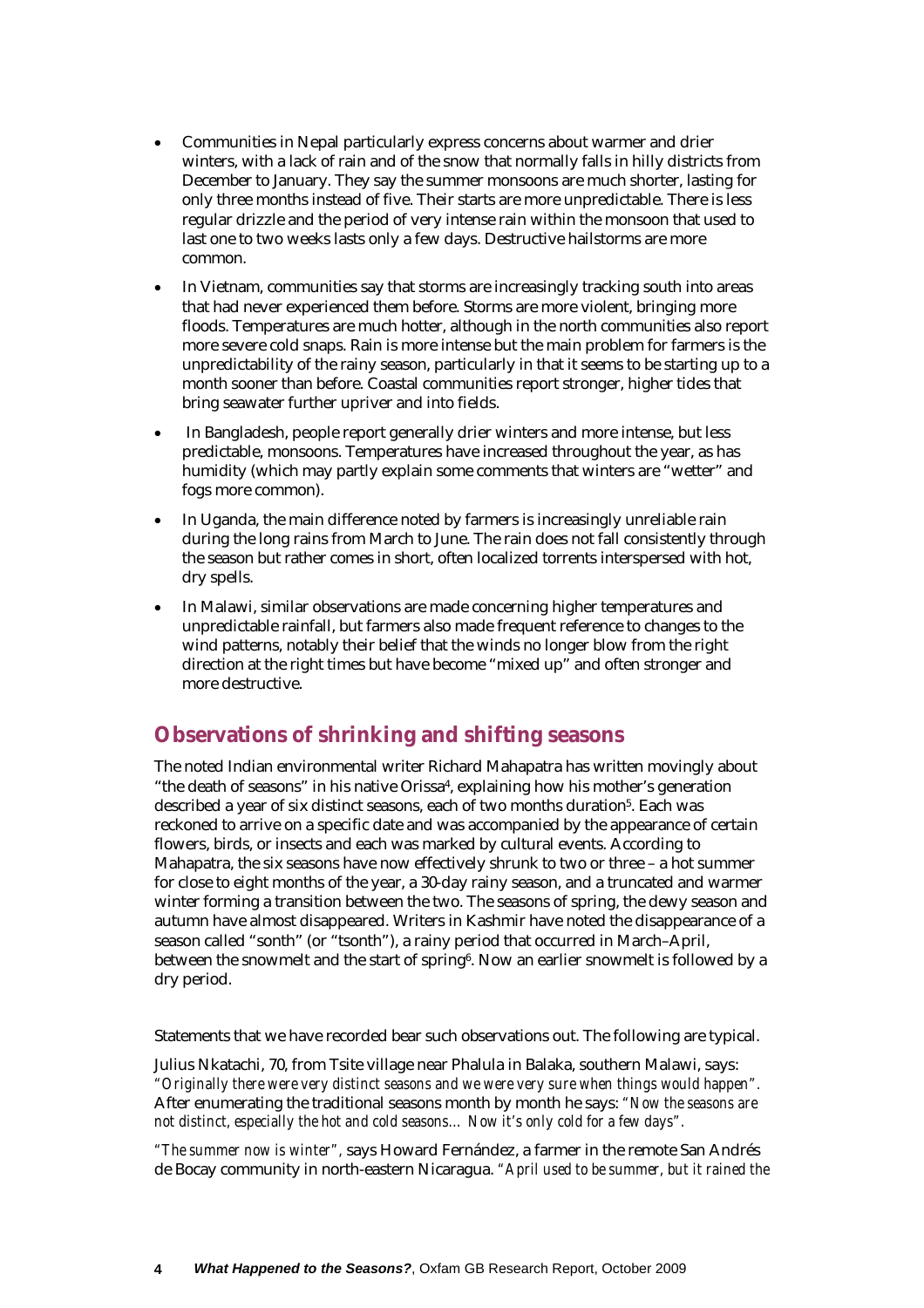*entire month. In May – wintertime - it doesn't rain. We listen to the thunder, we see the lightning that should let us know that the rain is coming, but it is not coming. Because of this climate change we are suffering the decrease of our farm's production"* 

Radhika Devbarman, 45, from Kamalganj, Moulvibazar, eastern Bangladesh, says: *"In my younger days, the rain, the winters and summers all had specific times. The summers were not as hot. My father used to cultivate and harvest crops following the natural calendar. Now I am afraid of prolonged summer and sudden flood".* 

Similarly, in Nepal people commented that, *"there is no stability in the cold or summer seasons"* and that *"now Margha (January/February is becoming Falgun (February/March) and Falgun is becoming Chaitra (March/April)".*

In the Arctic, average temperatures have risen at almost twice the rate of the rest of the world in the last few decades7. The observed effects seem correspondingly large. Gregory Rykhtyn from Vankarem settlement in Siberia says: *"Nature has got much worse, people have offended Nature. Spring comes two to three weeks earlier than before. Spring is getting harsh; it is raining or snowing all the time. The first thaw is in the end of April. The first rain is in May; it has never been like that before. The ice starts drifting much earlier than usual, approximately on May 25; before it used to begin on June 10–15. Summers have become unbearably hot. There is no good ice on the sea anymore. The sea ice usually started breaking in the middle of May but the ice floes did not drift too far. We could hunt on the ice all summer round".* 

### **Observations concerning increased temperatures and lengthened dry periods**

Fanny Nyasulu from Ntchenachena, Rumphi, northern Malawi, says: *"It used to be extremely cold here. Trees were dying of the cold. If you left a metal pot out at night, you would find it covered in ice in the morning. This is not the case now. These days you can count the number of cold days and there would be no more than five".*

Seken Ali, from Pangsha, Rajbari, Bangladesh, says: *"The temperature is changed greatly. Summer times never used to be so hot five years back, but this year we can hardly work on the fields in the morning. It is so hot that we get blisters all over our body."*

Shahida Begum of Manikganj, Bangladesh, says: *"Even three to four years back, the temperature was much cooler but the heat now is extreme all of a sudden and especially this year."*Afazuddin Akhand, 70, from Mymemsingh in north central Bangladesh, says*: "The winters have become unpredictable in the last five years as they do not provide the chill and shiver like before which is the main ingredient for winter vegetables like cauliflower, cabbage, while at times, unpredictable and excessive fog destroys those crops".* 

Siri Chand in Jabbal village in Himachal Pradesh, India, says*: "My biggest worry is that the rains will fail. We have been getting less and less rain, especially in the last ten years. We put this down to the loss of the forest"8* 

Binita Bikrar from Kapala village in Nepal said: *"Before, it used to snow during the winter, and the winter was much colder. But in the last three years there has been no snow… It should have rained between October and January last year, but there was no rain. So now the plants are dying".* Dila Pulami from Surkhet said: *"It is very hard now to work in the daytime because it's so hot, and we are getting problems like thirst, itching and skin problems".*

Baluku Yofesi, the Executive Director of the Karughe Farmers Partnership in Kasese district of western Uganda, says: *"We used to have much more rainfall than we are having now, that's one big change, and to me this area is hotter than 20 years ago. Until about 1988 the climate was OK, we had two rainy seasons (March to June, and October/November to*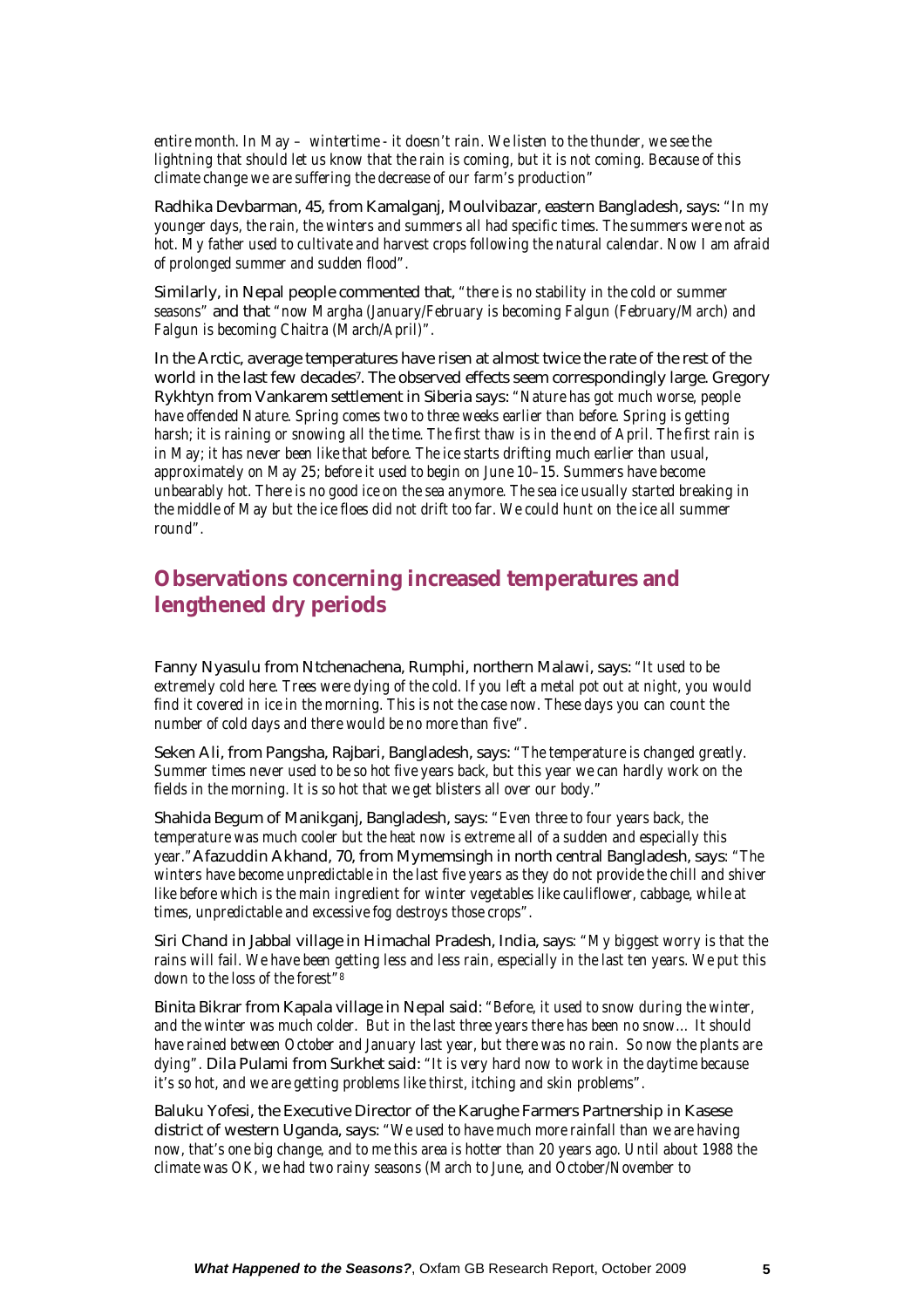*December/January) and they were very reliable. Now the March to June season in particular isn't reliable, which doesn't favour the crops we grow. Rain might stop in April".* 

#### **Observations of unseasonable events and erratic, violent rains**

Osman Gani, 28, Ranishankhail, Thakurgaon, northern Bangladesh, says: *"Winters used to be fairly dry but they are becoming wetter and milder by the year. There are more frequent cold waves and the temperature fluctuates, which is not good for the crops".* 

Willington Wamayeye, Managing Director of Gumutindo Coffee Co-operative in eastern Uganda, says: *"I've lived near Mount Elgon all my life and I have never known the weather to be so unpredictable. Rains now fall heavily for a short period and our dry season is much longer. The coffee plants are badly affected – flowering is stopped. Last year alone (2007) we lost about 40 per cent of our production. As a result, people struggle for everything".* 

Wilson Chiphale, 86, from Bruce village in Balaka, Malawi, says: *"I have noticed that the rains no longer have a particular pattern. Sometimes they come early when people have not prepared, sometimes they end too soon and the maize wilts, sometimes we experience very, very heavy rains that last up to four days which washes away all the nutrients".* 

#### **Observations of stronger winds and more storms**

Max Munyariwa of Bvumbwe in Thyolo, Southern Malawi, says: *"My house was destroyed last month (early March (2009). There was a very strong wind that night and fog. My house had a grass roof so it was just blown off and the house fell down. Wind and rain here is not a new thing... But the wind now blows in different directions. It's changing. I've noticed that the wind and rain here is getting more severe. It's causing us problems in two ways: it destroys our houses and our crops".* 

In Vietnam fisherman Vo Viet Gia, 39, says: *"The wind is heavier on the sea, and there have been more storms. Normally the storms start in September or October, but recently we have had storms in March and April. We have not been able to go out fishing as much in the last two years because of the weather".*

In Nepal Lalit Sapkota Rawakot, from Dailek, says: *"For the last 15 years hailstorms have been frequent and intense. Now rainfall is followed by hailstorm….(that have) destroyed the standing crop".*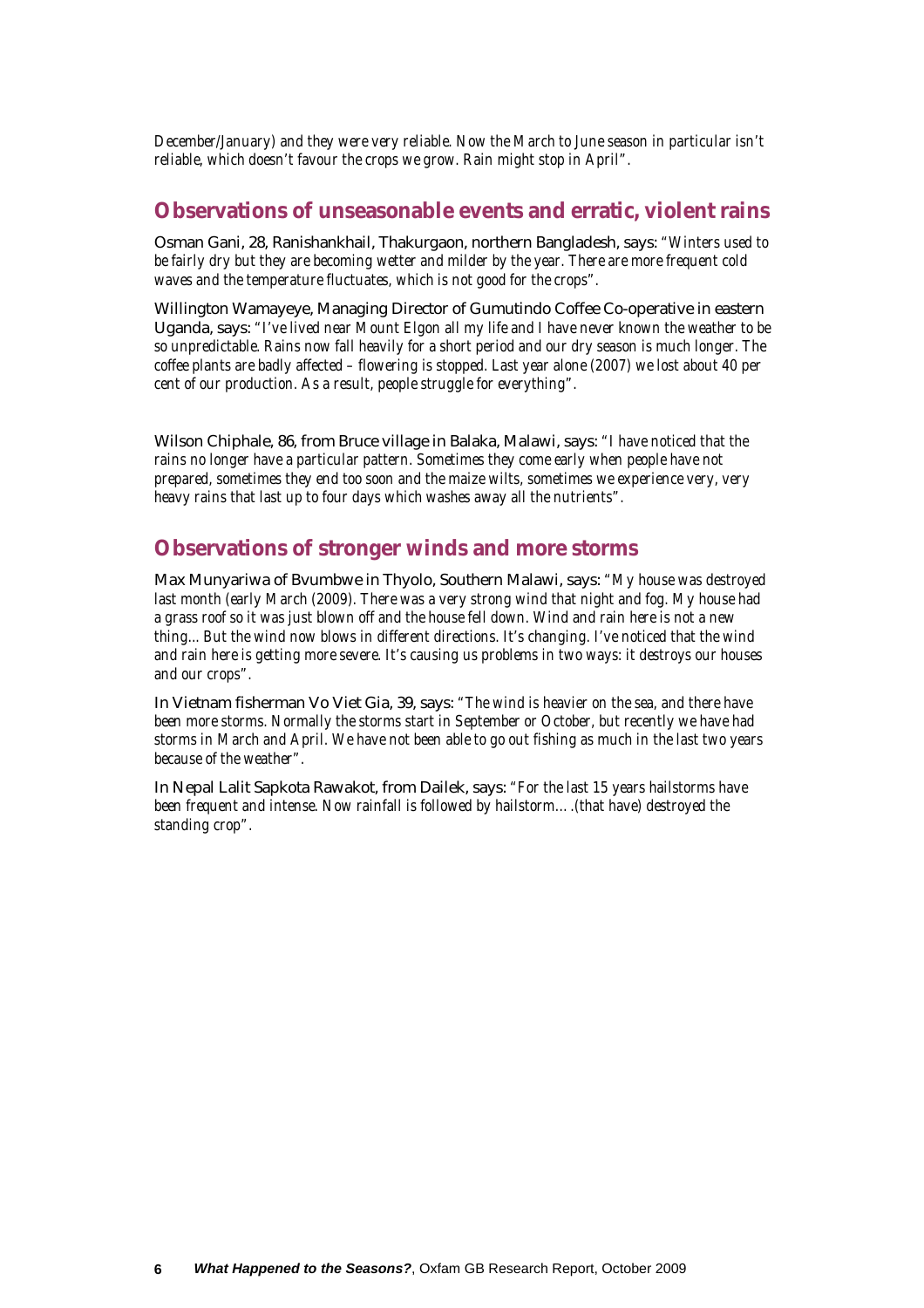# **The effects of climate changes on seasonality**

Such observations – and these are typical of many others – indicate that existing seasons are changing their nature to become more extreme (hotter and either drier or wetter); certain seasons – especially temperate periods that serve as transitions to more climatically extreme seasons – are disappearing; and seasons are "confused", with weather events typical of one season occurring in another, and weather patterns generally becoming less predictable.

#### **Summary of effects**

The precise effects of climate changes to seasonality are very geo-specific but broad patterns seem to hold true generally:

1. Unpredictable weather has always presented serious problems for smallholder farmers and fishing communities in poor countries. Farming is now becoming even more difficult and risky because of the greater unpredictability in seasonal rainfall patterns. Heat stress, lack of water at crucial times, pests, and diseases are serious problems that climate change appears to be exacerbating. These all interact with ongoing pressures on land, soils, and water resources that would exist regardless of climate change. The most common observation is that the changes are "shortening" the growing season.

2. Unpredictability requires greater investment of time, energy, and resources in order to seize the right moments and to maintain crops (and animals) through dry spells.

3. Rising temperatures and unpredictability together can be an incentive to diversification – whether desired or as a matter of necessity. But the ability to diversify is highly dependent on many factors and generally requires support to succeed.

4. Seasonality difficulties are strengthening trends within rural societies for people to move out of agriculture to a greater degree and to move to urban areas. These movements are gendered, although exactly how depends very much on each society.

5. Seasonality difficulties are likely to increase inequalities between those who are in a position to diversify – including taking advantage of the ability to grow new crops – and those who are not.

6. Women are particularly badly affected by the combination of climatic and environmental stresses, but their particular needs and wishes for adaptation are less likely to be heard or acted upon.

Unreliability of climate, where there is no longer a recognisable pattern, is perhaps the most problematic factor for farmers. In a typical case, people interviewed in Ntchenachena in northern Malawi in March this year described how they used to identify a clear sequence of four rainfall events, with distinct names, starting in late September and running through to the beginning of August. The third of these would herald the start of the main rains. Each signaled the start of specific farming or other activities and was marked by cultural events. Since about 1990, but particularly since 2001, this pattern can no longer be recognized9.

Farmers in Bangladesh say unseasonable weather events in the normally dry winter may include heavy rains, while clammy fogs persist into the summer monsoon season. But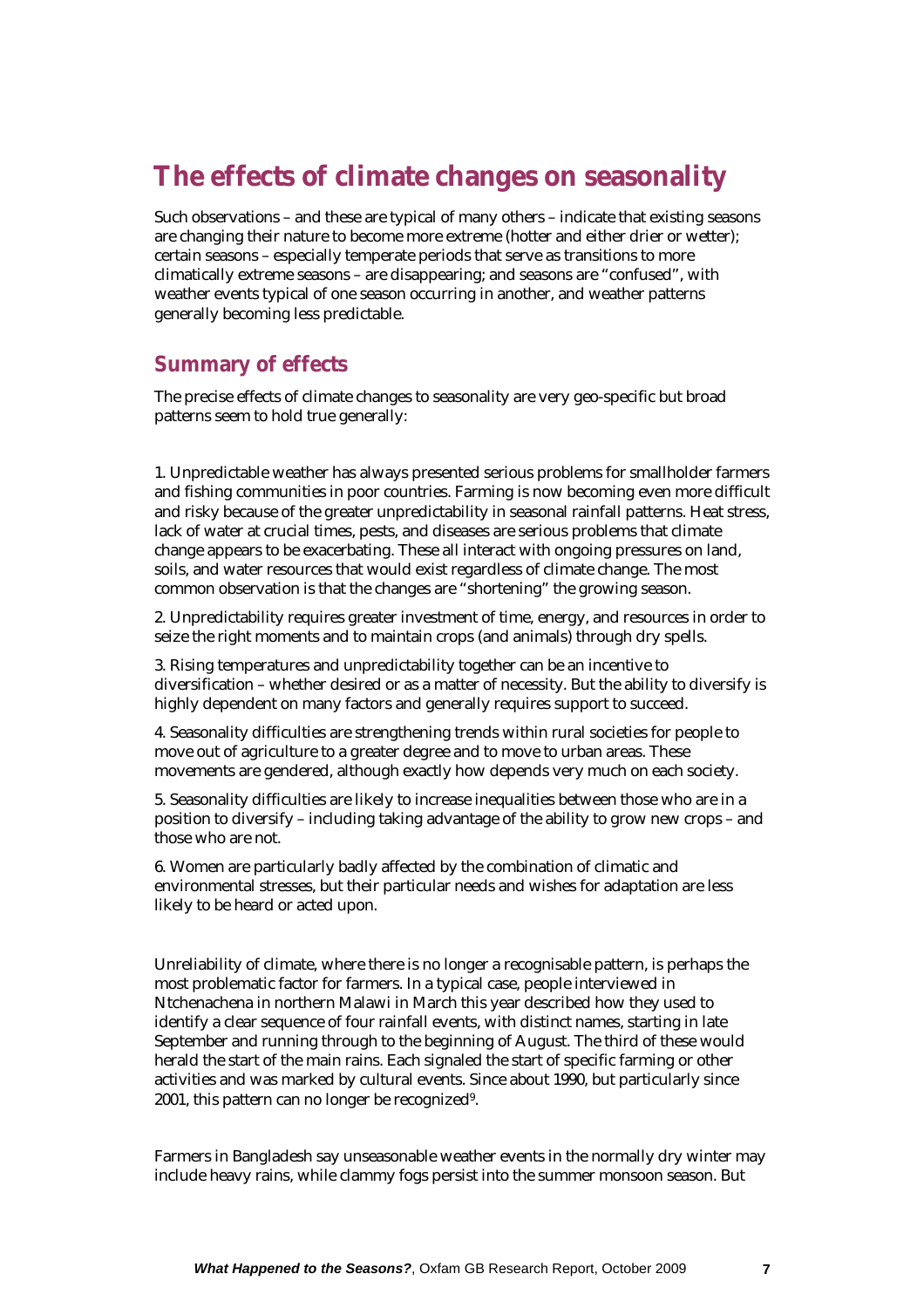they highlight fluctuations in temperatures between night and day as being as much or more of a problem than high temperatures per se, and erratic, unpredictable, unseasonable rains as more of a problem than simply drought or heavy rains. Likewise, in Vietnam prawn farmers blame large and sudden fluctuations in temperature for killing prawns.

#### **Observations on the effects on agriculture**

During a recent visit to Mutarara and Tambara districts of Tete province in Mozambique, community groups and local government administrators said that until the early 1990s, the rains usually started in October and it would usually rain fairly consistently for three months or so. Maize was sown in early November and harvested in March. Now the rains seem to be starting later and they come in a few intense downpours with dry weather in between that can last several weeks. This is having serious consequences for rain-fed agriculture. The late onset of the rains means that maize is sown later, and the erratic pattern of rain within the wet season means that the maize germinates when the rains come but then dies for lack of moisture in the dry spell, or gets battered down in the next heavy rains. As the maize is sown later it is also more vulnerable to flooding when the Zambezi River overflows its banks. These groups also suggest that windstorms are becoming increasingly common, as in nearby Malawi.

In Bulirehe, Bundibugyo, western Uganda, Florence Madamu says*: "Because of the current weather changes the yields have completely gone down. All this is a result of long spells of sunshine - the sun is prolonged until the end of September - and whenever it rains it rains so heavily it destroys all our crops in the fields. You can plant a whole acre or two and come out with nothing".* 

Asked how she adapted farming methods she threw her hands up and replied: *"We've stopped even adopting seasonal planting, because it's so useless. Now we just try all the time. We used to plant in March and that'd be it (finished). Now we plant and plant again. We waste a lot of seeds that way, and our time and energy. We regret it so often, why we planted. Then we have to plan to acquire other seeds and the seeds here are very costly. Sometimes you feel like crying. Sometimes you've hired labour and you end up losing all that money for preparing your land".* 

Explaining the impact on her food crops she says: *"The cassava no longer yields anything, there are flies that eat up the leaves. Bananas are attacked by mosaic (a virus). This area no longer produces beans; we've tried and failed. The only crop that currently does well is sweet potato; for the cassava there's no hope".* 

Baluku Yofesi, quoted earlier, says*: "Because of the shortened rains you have to go for early maturing varieties and now people are trying to select these. That's why some local varieties of pumpkins and cassava that need a lot of rain, even varieties of beans, have disappeared. We need things that mature in two months - maize needs three months of rain to grow so two months is not enough".* 

Changes to the seasons, and within seasons, seem to have become noticeably drastic in Nepal in recent years (and similar findings have been reported from Kashmir by ActionAid)10. In April 2009 the UN World Food Programme issued an emergency alert that two million people have been pushed towards hunger as a result of a serious drought, with most of the country receiving little or no rain during the winter months of November and December when wheat and barley are sown<sup>11</sup> Some 70 per cent of the wheat crop had failed this winter. Significantly, this winter drought is the latest of a series. This is particularly so at higher altitudes and the current drought has particularly affected the Hill and Mountain districts in the mid and far west.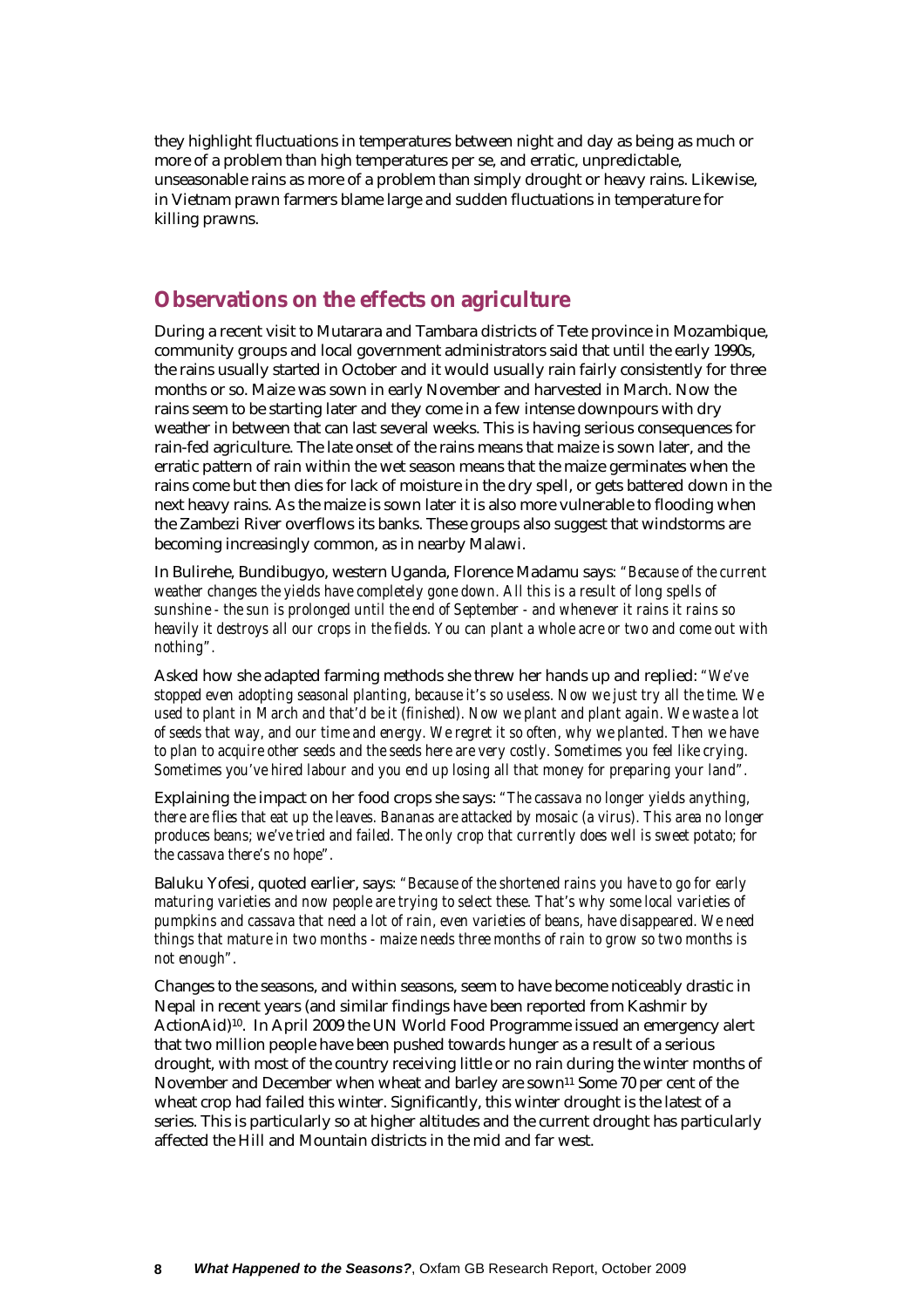In Nepal, Maya Devi Sarki, 24, from Tartar village, Dhaldendura district, says*: "We used to have wheat and maize, but now the harvest is low and we have to spend more money on seed and labour. This year all the wheat is dry in our field. The raspberries have ripened two months early. The quantity of rainfall is decreasing and the monsoon is changing – now we don't know what to plant and when".* 

Gagane Bhul from the same village says: *"Before the main fruit we had was oranges, now these are gone. But instead mangoes are growing well – before these used only to grow in the terai([the sub-tropical plains). For three years now there hasn't been enough rain, the wheat we grow is nearly dry and the seed is not good for planting either".* 

The treeline and the altitude at which crops can be grown is rising, so that farming is being extended uphill. On the other hand, the lack of snow means that water does not seep slowly into the soil and this has had severe impacts on winter crops and on grassland, meaning that there is less pasture and farmers with animals are finding life more difficult.

A speaker from Bag Bazar Farmer's Co-operative in Dhadeldura, Nepal, underlined the difficulty of adapting to a land with less snow: *"Wheat production in the high hills used to be helped by the snow – first they spread the seed, then the snow would come and this would melt slowly into the soil, providing enough moisture for the seeds to germinate and grow. 15-20 years ago we only had to plough once. It's more work to plough the crops now because the earth is drier and harder, and we are worried all the time about getting the right amount of water for the crops. It's a struggle".* 

In Peru, communities report "crops are growing further up". There appears to be more rain on the higher ground (puna) and less in the lower Quechua area. Because of the higher temperature and greater rainfall, crops that previously only grew well in the Quechua area such as maize, Andean tubers like potato, olluco, mashua, and cereals like quinoa and beans, now grow up in the puna. The puna was previously only suitable for natural grazing and this encroachment is causing clashes with the stock farmers there that have sheep, cattle, alpaca and llamas.

In Quang Tri province in Vietnam rain coming "at the wrong time" in the last two to three years has been the common complaint. Many farmers said 20 or 30 years ago a light early flooding known as "tieu man" came regularly in May–June. But in 2006, there was early flooding in February; in 2007 and in 2008 it came in April. Ho Si Thuan and his wife Nguyen Thi Theo from the lowland village of Luong Dien lost their spring rice crop in February 2008 due to a cold period, replanted the rice seedlings, but then lost the crop again when the summer rains came early in April. The local authorities in Hai Lang said about 50-60 per cent of the rice crop and other crops were lost in the district due to the cold spell followed by the early tieu man.

Everyone interviewed in Ben Tre province said local weather patterns were changing with an increase in the period of drought, an increase in the intensity of rainfall when it rains and an increase in the unpredictability of the rainy season, and particularly an earlier start to the season, making the timing of planting more difficult. Villagers said they could no longer predict the weather from looking at the sky and the tides. The changes have seriously affected rice cultivation and hence household food security.

Mohammad Iyar Ali, 55, of Rampur, Moulvibazar, in Bangladesh, says: *"I have only 150 decimals (just over half a hectare) of land for cultivation. My eight-member family depends on the crops we grow in the land twice a year. Most of the paddy in the field has suffered from a lack of*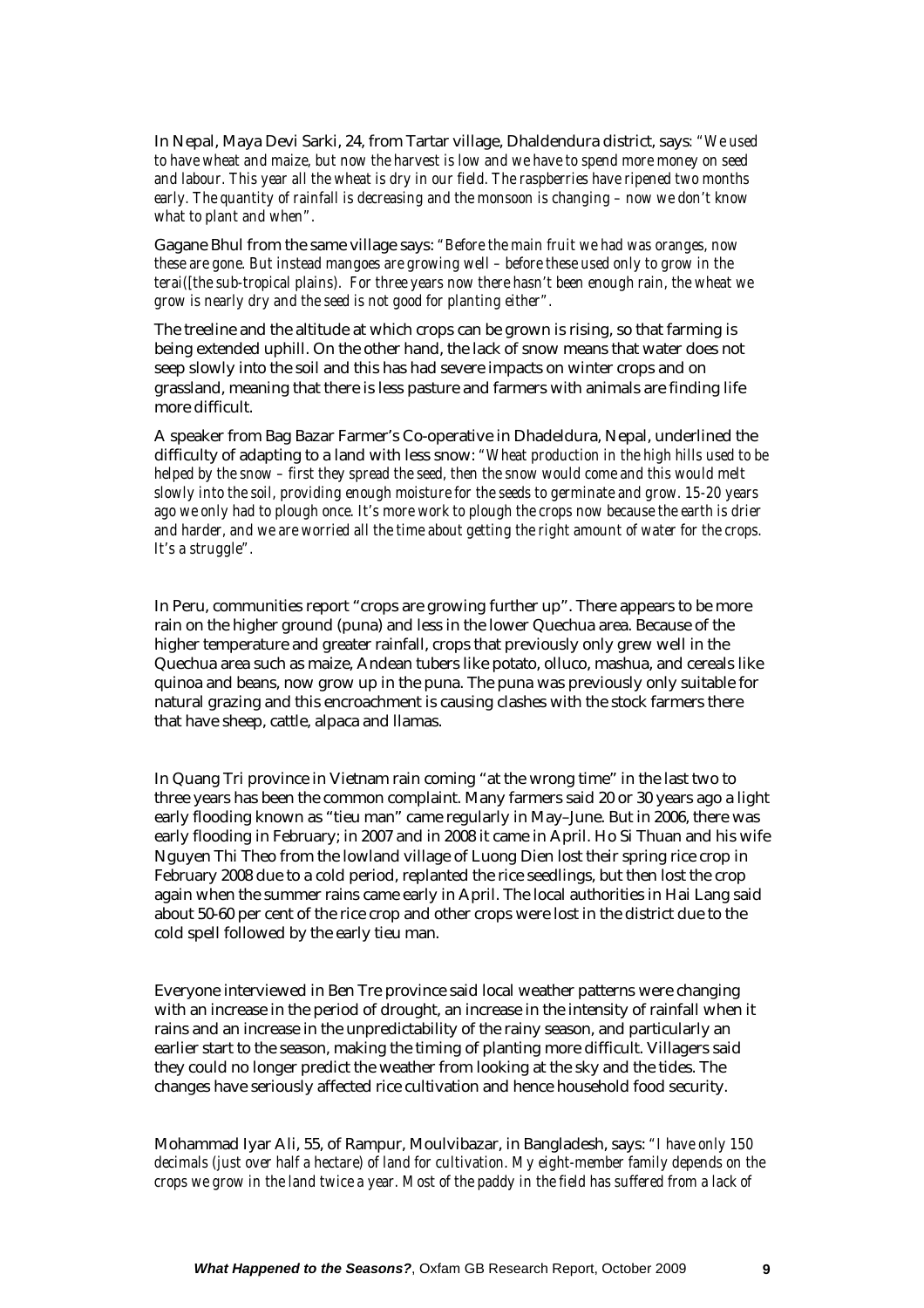*rainfall. I don't how the family will survive the spiral of food prices."* He says last year's crop production was damaged three times because of sudden and untimely floods, which also damaged his house twice. *"During such floods children do not go to school. Persistent floods threaten our survival. Life is becoming tougher day by day".* 

In previous years, Iyar Ali had more land and a good number of cattle. He sold his land to maintain his family. Of the ten cows that he had, he has kept only two*. "There is a huge crisis of food for cattle in our region. Due to the increase in temperature and less rainfall in summer, most of the land becomes barren which affects crop production as well as cattle rearing. You will not get grass for rearing cattle in the haor (wetlands) area this time because the land is dried up. I sold eight of my cows since I could not arrange food for them. There are no fish in the haor, which was famous for various species of fishes. During the dry season, we use surface water for the paddy fields because we do not get enough rain. If we do not use the surface water, it will dry up due to the high temperatures. As a result, we are neither getting fish nor sufficient water for cultivation. We are losers in both ways".* 

## **Wider changes to rural livelihoods due influenced by climate change**

Seasonality is having major effects on agriculture, encouraging widespread changes in crops grown, in farming practices and livelihood choices in many rural areas. Many such changes may be happening anyway, but seasonality is exacerbating some trends and may have a particular role in some changes in some locations. In particular, seasonality seems to influence changes in the variety of crops grown.

Shifts in crops and livelihoods such as those identified in Nepal have social implications, as some groups of people are able to take advantage of such opportunities, while others are increasingly disadvantaged. The poorest people have least access to water, land, capital, and expertise to change their crops to what might grow better, such as fruit and vegetables.

The effects on basic food crops would merit further investigation, as many reports indicate that it is staple crops that are suffering most from seasonal changes (and also "new" fungus and insect pests that are commonly reported). Depending on country, such crops include wheat, maize, rice and beans. In Uganda and Malawi longer dry periods and shorter, more intense rains that in combination effectively shorten the growing season appear to be one factor influencing decisions to shift from certain traditional food crops such as cassava, beans, maize, and matoke, towards crops that might get a higher value at the market, including cocoa. However, how much farmers benefit from growing cocoa varies widely depending on many factors.

Willington Wamayeye from Uganda, quoted earlier, says climate change means people struggle for everything, adding*: "Food is getting more expensive and key food crops like bananas are being threatened as well (as coffee). Without work and opportunities young people are being forced to move to the cities".*

In Bangladesh, Afazuddin Akhand, from Mymemsingh says*: "Due to irregular rainfall every year and random floods, growing rice has become a big risk. Many farmers switch to fish*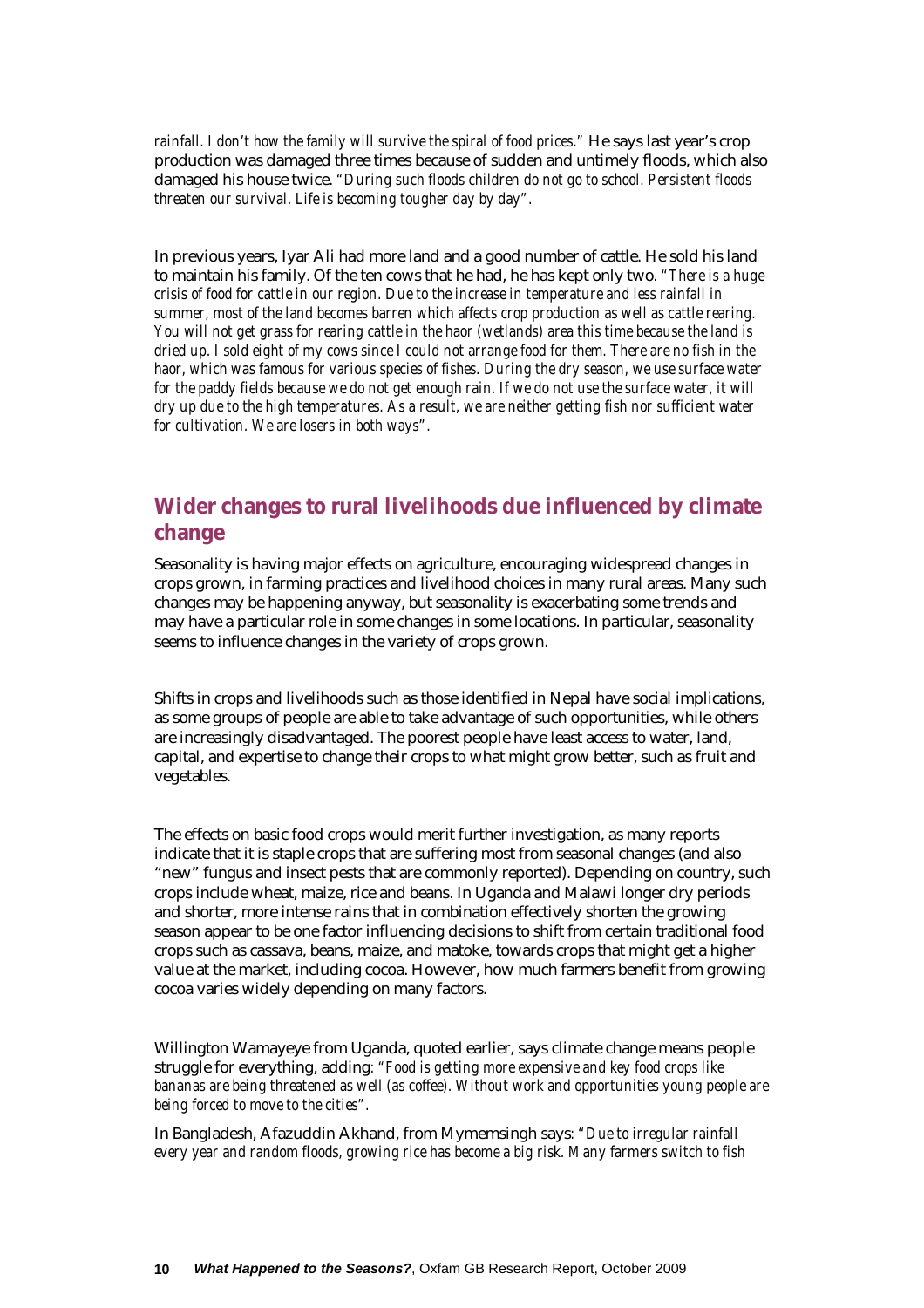*farming or sell their land to industrialists, which is more profitable but overall rice production is shrinking, which is our staple food".* 

Prawn farming in Vietnam has become a byword for a high-risk boom-and-bust industry that has sucked in many small farmers who have switched from rice cultivation. The decline of prawn farming can be put down to many factors, including non-climatic ones, but temperature fluctuations, intense rainfall and floods have all taken their toll. Nguyen Thanh Nhan, 39, from Binh Loc Commune, Binh Dai District, Ben Tre, said: *"Too much rain and too much sun make the prawns get sick easily. The owner lost the prawns so I lost my job. Earlier this year my wife and eldest daughter had to go to Ho Chi Minh City to find jobs because I don't get a regular income".* 

His neighbour Dang Van Vong said: *"I had to sell 10 hectares of my 13-hectare plot recently to pay back part of the loan I borrowed from the bank. Bad weather is among the reasons why I am losing money. The rainy season came early this year. The unusual temperature changes…made the pond's temperature change from hot to cold suddenly. Three days like that and the prawns are badly affected".*

These changes are in turn strengthening associated social and economic trends, including shifts away from subsistence agriculture towards integration with the market; migration out of rural areas both towards urban centres and across borders, particularly by men; associated changes in rural societies and particularly, changes in gender relations. From our research it appears probable that in most cases seasonality has further increased the burden on women as generally the most disadvantaged farmers and collectors of water, firewood, and fodder.

Climate change impacts have different effects on women and on men and have been well attested in many places. The need to find water as well as firewood and fodder is a wellknown reason for girls to be kept out of school, and male migration has been linked to the spread of HIV and AIDS.

In Nepal, increasing crop failure has increased the strategy of men migrating. Women are left alone to looking after families yet with the least access to resources to be able to adapt. They have less access to cultivable land to grow food and have to find water, wood and fodder. Any worsening of livelihood options has to be made up in physical labour, one of the few resources women control. So to compensate for the decline in food production, women are doing more daily waged labour. This is often extremely onerous – such as portering construction materials - and badly paid – women are paid only threequarters of what a man would earn for the same work. Dalit women are particularly poor, isolated and have extremely limited access to cash income, information, investment or agricultural advice and services. Becoming increasingly dependent on buying food rather than growing it, they are vulnerable to food price changes.

## **Effects on psychology and culture**

Further major effect of changes in the seasons can be described broadly as creating existential shocks, to individuals and to societies through threatening belief systems, cultural practices and, as a result, social relationships. Bewilderment, disorientation and a sense of loss are often palpable in interviews, along with sadness and fears for the future.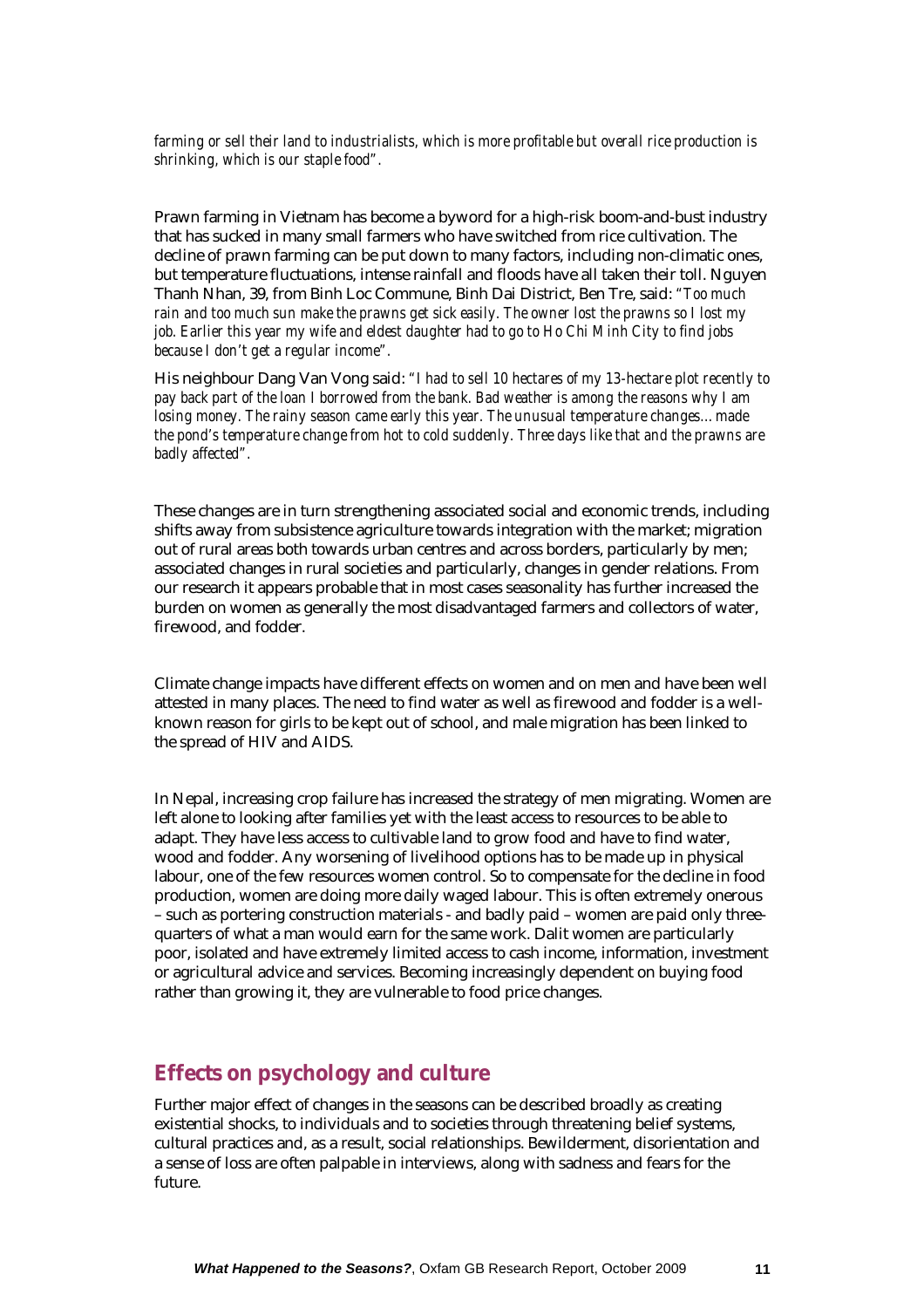We have already noted how environmental writer Richard Mahapatra has written movingly about "the death of seasons" in his native Orissa. Each of the six seasons was reckoned to arrive on a specific date and was accompanied by the appearance of certain flowers, birds, or insects and each was marked by cultural events. With the disappearance of the spring, the dewy season and autumn have gone many of the animals, insects and "wisdom birds" whose appearances marked each season, or their behavior has changed, and, as a result, sayings, proverbs and ceremonies associated with these events are also dying out.

In northern Malawi villagers blame drought for killing plantain trees and drying up pasture with the result that the traditional diet of "mbalagha" – beef and boiled plantains - is much less common.

Mohammad Iliasuddin of Telkupi, Shibganj, Bangladesh, says: *"I know I am supposed to sow by a certain time or date. That is what my forefathers have been doing but then for several years the temperature and weather does not just seem right for what we have been doing traditionally. It is exasperating as I do not know how to cope with the problems."* 

*"The most disturbing thing that agonises me is that kal baishakhi storms (Nor'westers) are no longer arriving from the usual ishan kon (northeast) direction for the past five years at least. This is how our ancestors have known it – why is it changing?"* asks Shahida Begum.

Marginalized minorities, that have been used relationships with the natural world as a protection and source of strength and cohesion, may feel such losses most acutely. Carlos Ling, an Oxfam Project Officer in the Atlantic coast area of Nicaragua, says that the elders among the Miskito Indian communities *"are baffled by the changes…The crop season has been moving from the traditional dates and this is very, very important because such climate change affects your understanding of the whole Universe, not just your way of living. For people it's very important to understand that on a particular date you plant the seeds in the ground and it is magical, it involves a lot of energy and also hope for the future, and also certainty of a new crop. When certainties move you feel a loss of control of your life, which is demoralizing…. Even if you had no control of your health or your education because of poverty or racism, you had that certainty inside you. Now there's nothing to stand upon; climate change has had that kind of impact"*. It also means that the elders have lost respect in the eyes of the younger generation.

#### **Interaction with local environmental stresses**

The impacts of changing seasonality are often hard to separate from other effects of global warming (such as higher temperatures), and from the results of stresses on ecosystems due to demographic, social and economic pressures.

People interviewed have little or no knowledge of the global causes of climate change due to emissions of greenhouse gases. But in every case they express acute awareness of environmental change, and they see those changes, – notably deforestation, reductions in water quantity and quality, loss of soil fertility and the disappearance of fish and animal life – as connected to climatic changes. In many cases, people identify deforestation in particular as the cause of rising temperatures and reduced water resources (and in turn, rising temperatures increase demand for irrigation).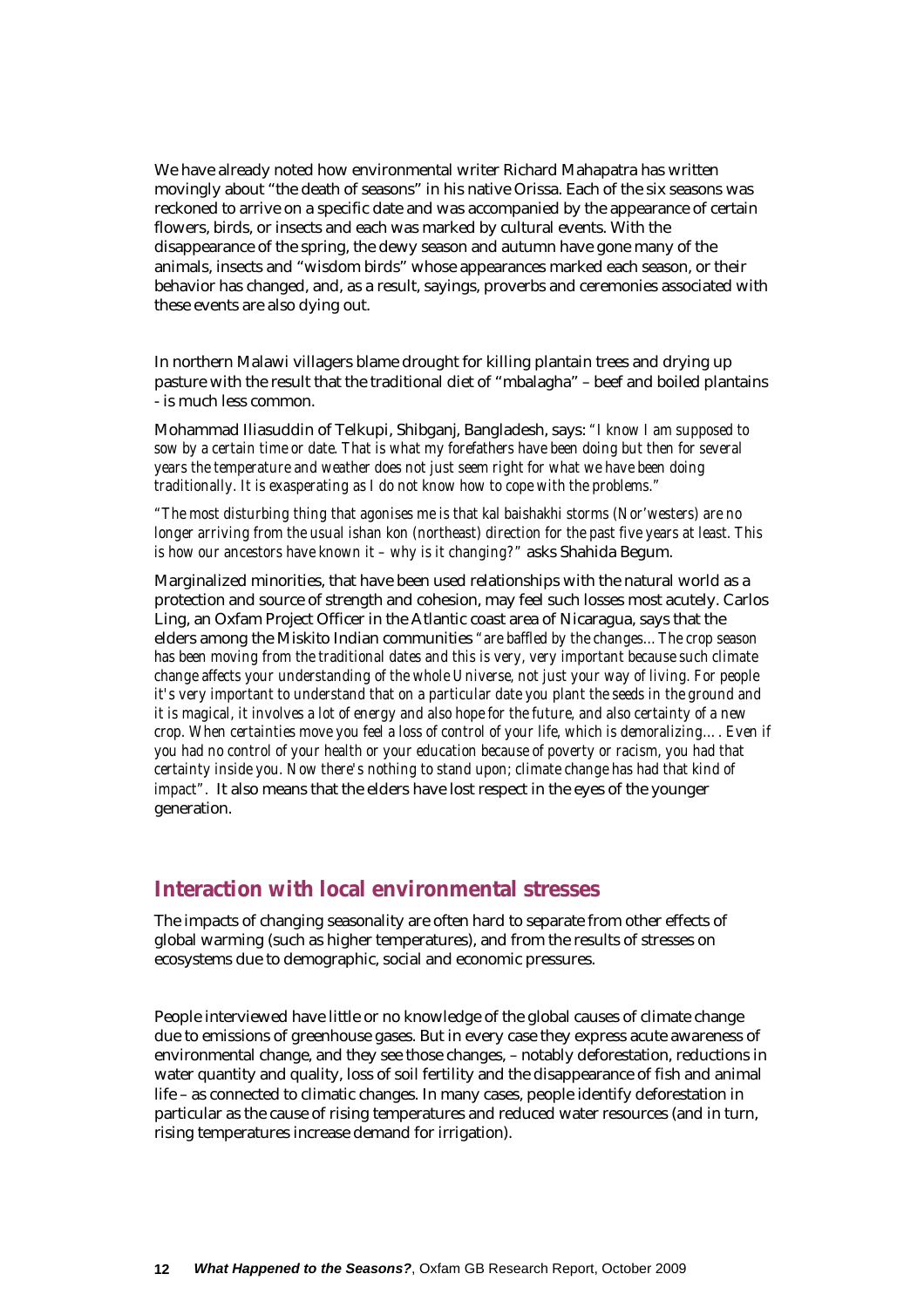Rising populations and consequent demand for fuel wood, farmland, water and fish; increased use of fertilizers, pesticides and insecticides; and industrial pollution of the air and water courses are also commonly identified. In Malawi, villagers in Kilyati village described how the forest was a seven-minute walk away as recently as 1981, with its timber and wild foods in times of hardship; it is now more than seven hours walk away.

The spiral of climatic and environmental stresses and the way these interact with increasing poverty and vulnerability were illustrated by the comments of Iyar Ali earlier. Similarly, Mohammad Seken Ali, who was quoted earlier describing the much hotter temperatures in recent years, ascribes the hotter temperatures to deforestation and population increase. But he says falling crop yields are also due to the local embankment built to stop flooding but behind which stagnant water builds up, and to industrialists dumping waste into the rivers. Farmers interviewed commonly say climate changes are only part of their problems, and blame such things as excessive (but necessary) use of fertilizers, pesticides, and insecticides for spoiling water quality, soil fertility, and biodiversity.

Over and above these connections, however, seasonality scores highly in people's perceptions as a distinctly different phenomenon to other climatic and environmental changes, and one of considerable concern. It is often distinguished for example from the occurrence of floods or droughts. Even making allowances for a degree of false memories – that the weather was always better or more reliable in past times – it seems that seasonality is real; indeed, it is often seen as something quite out-of-the-ordinary and notable for that. When asked when the climate began changing, or what first caused the climate to change, people commonly associate it with a traumatic event in their lives, such as an earthquake (that released gases into the air), armed conflict or war (with smoke and gunpowder) or the arrival of roads and vehicles (with associated fumes).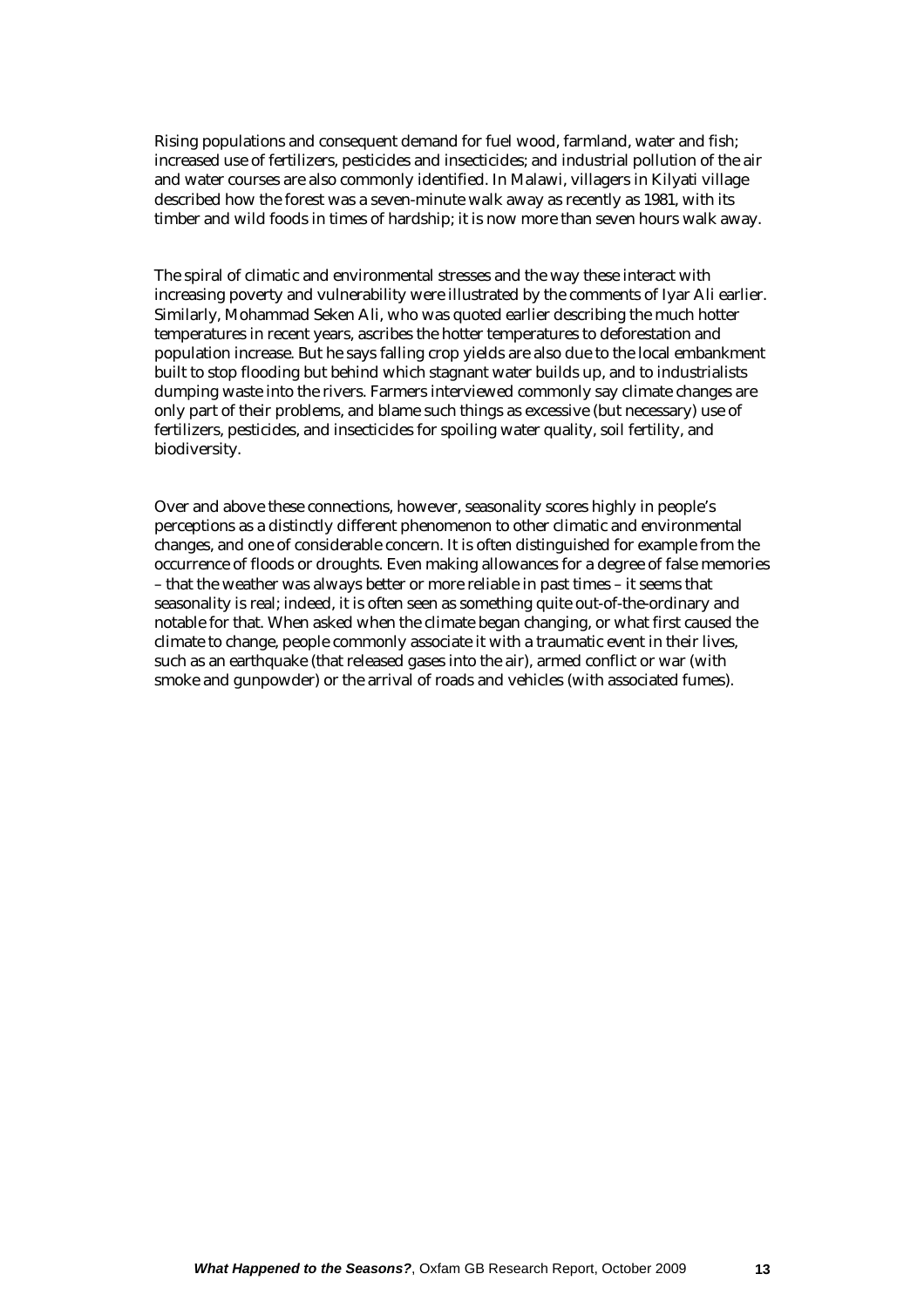# **Testing perceptions of change**

| <b>Month</b>               | April                    | May-June                                 | July-<br><b>September</b>                                    | <b>October</b>                           | <b>November</b>                                                     |  |
|----------------------------|--------------------------|------------------------------------------|--------------------------------------------------------------|------------------------------------------|---------------------------------------------------------------------|--|
| <b>Activity</b>            | Prepare<br>soil          | Plant<br>seedlings                       | Transport<br>Seedlings<br>seedlings<br>grow                  |                                          | Harvest jasmine<br>rice                                             |  |
| "Normal"<br>climate        | <b>Starts</b><br>raining | Rain<br>continues,<br>stops mid-<br>June | Rain starts<br>again mid-July                                | Rain stops<br>at beginning<br>of October | No rain                                                             |  |
| <b>Climate</b><br>now      | <b>Starts</b><br>raining | Little or no<br>rain                     | Rain comes at<br>the end of<br>August, heavy<br>in September | Rain<br>continues                        | Rain continues,<br>even heavily,<br>stops at the end<br>of November |  |
| <b>Effects</b>             |                          | Drought                                  | Drought                                                      |                                          | Water logging                                                       |  |
| <b>Effects on</b><br>crops |                          |                                          | Seedlings wilt,<br>hard to<br>transplant                     |                                          | Rice rots                                                           |  |

#### **Changes in rainfall patterns according to jasmine rice farmers in Yasothorn Province, northern Thailand, 2008.**

Oxfam partners working with jasmine rice farmers in Yasothorn Province, northern Thailand, in 2008, compiled the table above. The farmers said the "normal" rainfall pattern had always been subject to irregularities from year to year, but rain had become increasingly erratic and dry seasons longer in recent years. The last four years or so had seen a new pattern emerge, they said. This in turn is having serious effects on their rice cultivation with many farmers losing more than half their rice in 2008. Some farmers are converting their land to growing cassava or seeking to diversify into fruit and vegetables, mushroom cultivation, or rearing frogs or chickens.

The precision in the perceptions of the farmers interviewed lends credence to the idea that climatic patterns have changed. However, in any individual case, perceptions cannot be taken entirely at face value. There is evidence that northern Thailand is indeed becoming drier12, but further research is needed to see how farmers' perceptions in Yasothorn specifically measure against meteorological data. Furthermore, Robert Chambers kindly drew our attention to a study by Gerard Gill in Nepal13 looking at the conundrum as to what constitutes "real data" – farmers' observations or scientific data. Gill notes how neither is truly "real" and both are valuable, but different. For example, what farmers articulate is the mode – the most frequent or typical pattern – while meteorologists use the arithmetic mean. More important, though, is that farmer's perception of normality – the apparent mode - may be based not on long time-scales but rather on the prevailing patterns of just the last few years – as seems to be the case in northeast Thailand. A further point made by Gill is that the "amount" of rain measured is "measured" by farmers not in isolation but in relation to what it is supposed to do, that is, by in relation to the water requirements of certain crops. Small amounts of rain in the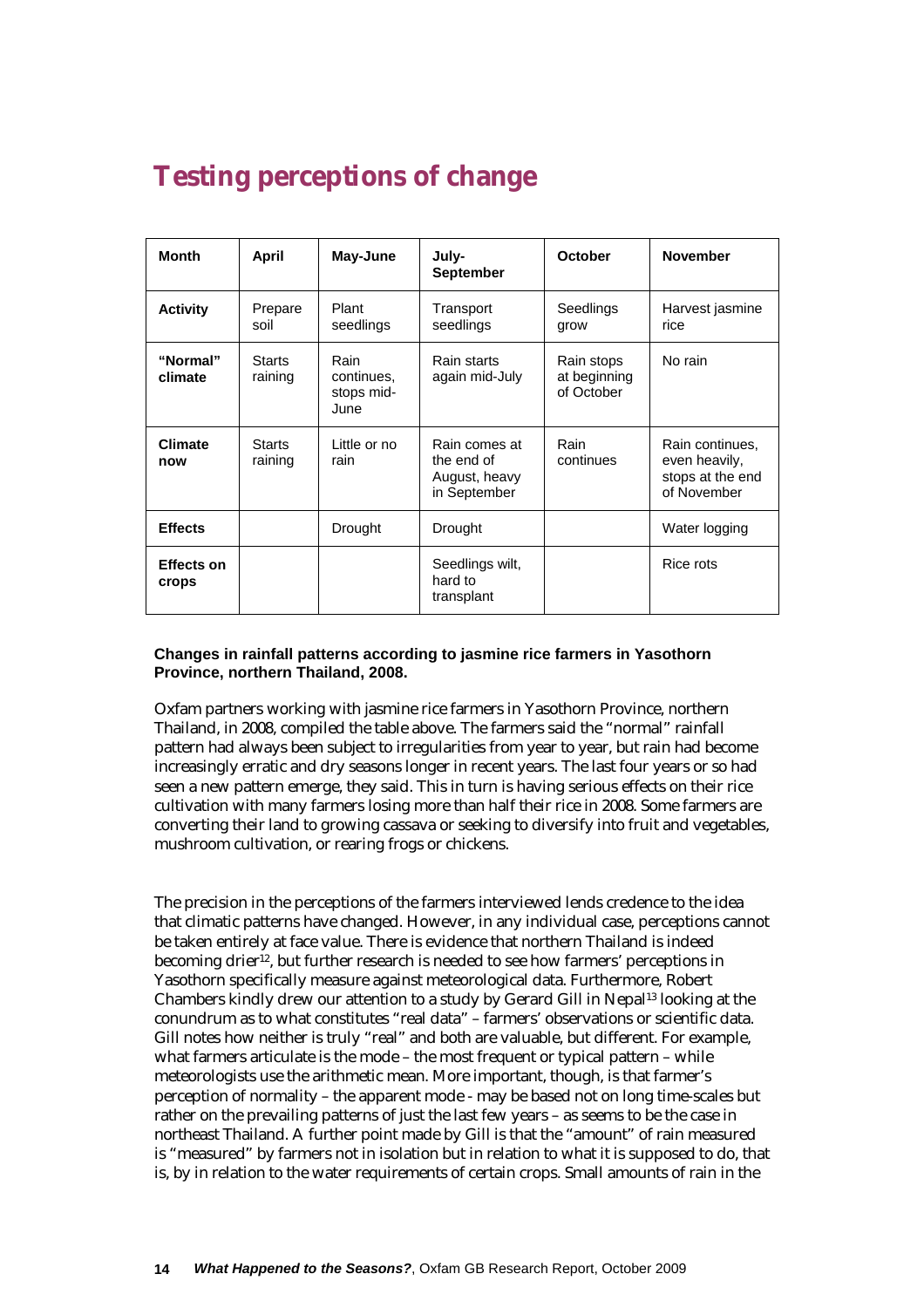dry season may be measured by farmers as being quite large, because the rain is assessed in relation to what it will grow, such as dry season wheat rather than rice.

Taking more of a meta-analysis of data, however, it is suggestive that perceptions of changes to the seasons are not only geographically widespread, coming from East and South Asia, Southern and East Africa, Latin America and elsewhere, but also that they are described in remarkably consistent terms: increased temperatures; longer dry periods; fewer, more 'simplified' seasons; changes in the onset of rainy seasons with increasing unpredictability; more intense rains punctuated by longer dry spells within the rainy seasons; stronger winds; and unseasonal, anomalous weather events.

In this section we go on to consider the extent to which meteorological observations support farmers' perceptions of changing seasonality. We then pose the question of how much these changes are consistent with robust computerized GCM (global circulation model) simulations of climate change under greenhouse gas emissions scenarios. For this we rely on existing, published analysis of meteorological records and climate models, using Southern Africa and South Asia as case studies.

Some of these perceived changes – and the causes of them – are of course well understood globally (Table 1, and IPCC, 2007). Whilst this suggests that the perceptions of the people we have interviewed may be broadly in line with observed meteorological changes, it says little about the changes that may (or may not) be occurring in a particular geographical area. Nor do these global observed changes tell us much about some of the more subtle changes of the timing of seasons and intra-seasonal patterns.

| <b>Perceived Change</b>          | <b>Global Trend</b>                                                                                                                               |
|----------------------------------|---------------------------------------------------------------------------------------------------------------------------------------------------|
| Increasing temperature           | Warming of the climate system is unequivocal, with a 100-<br>year linear trend (1906-2005) of 0.74 °C;                                            |
|                                  | (very likely) that hot days and hot nights have become more<br>frequent over most land areas;                                                     |
|                                  | (likely) that heat waves have become more frequent over<br>most land areas.                                                                       |
| Earlier onset of northern spring | (very high confidence) that recent warming is strongly<br>affecting  earlier timing of spring events                                              |
| More intense rain                | (likely) that the frequency of heavy precipitation events (or<br>proportion of total rainfall from heavy falls) has increased<br>over most areas. |
| Wind patterns                    | Anthropogenic forcing is likely to have contributed to changes<br>in wind patterns.                                                               |

|  |  | Table 1. Relevant global trends from 1900-2005 reported by IPCC |  |  |
|--|--|-----------------------------------------------------------------|--|--|
|  |  |                                                                 |  |  |

*Source: Intergovernmental Panel on Climate Change. Climate Change 2007: Synthesis Report. 'Very high confidence' denotes that there is at least a 9 out of 10 chance of a finding being correct; 'very likely' denotes a >90% probability of occurrence, and 'likely' a >66% probability.*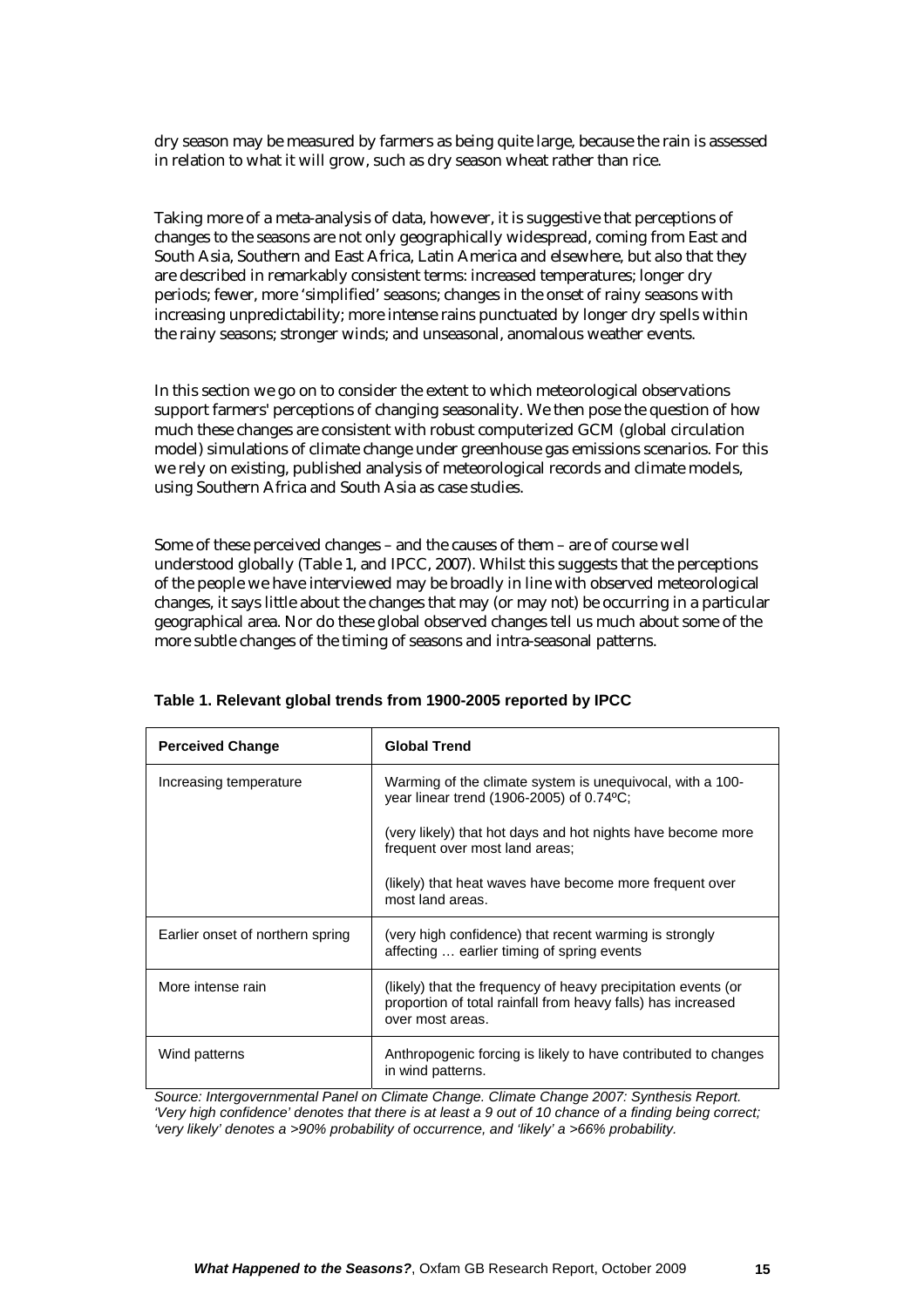## **Meteorological evidence from Southern Africa (Malawi and Mozambique)**

The climate of Malawi and Mozambique is tropical (to subtropical in Mozambique) and highly influenced by topography. The main rainfall season is November to February (to April in northern Malawi and Mozambique). Wet season rainfall in both countries is highly influenced by variations in Indian Ocean Sea Surface temperatures, and especially the variations in this caused by El Nino Southern Oscillation (ENSO). Rain-fed agriculture predominates, with maize being the major staple crop, and agricultural production and thus food security are therefore highly dependent upon the timing, amount and distribution of rain within the wet season (e.g., Tadross *et al*., 2007).

As documented above, communities in Malawi and Mozambique consistently report hotter temperatures, delayed onset of the rainy season (longer dry season) more intense rains with longer dry spells between rainfall, and stronger winds (from unusual directions). How well do these perceptions accord with analysis of meteorological records, and how consistent are they with the robust simulations of GCMs?

Mean annual temperatures has been increased by 0.9ºC in Malawi (McSweeney, New & Lizcano, undated, a) and 0.6ºC in Mozambique (McSweeney, New & Lizcano, undated, b) between 1960 and 2006. Over 1961 to 2000, the averaged occurrence of extreme hot days and nights increased by 8.2 and 8.6 days per decade, respectively, over southern Africa as a whole, including significant changes in both Malawi and Mozambique (New *et al*., 2006). Ensemble GCM simulations for both Malawi and Mozambique suggest an increase in mean annual temperature and increased extremes under all greenhouse gas emissions scenarios they use (McSweeney, New & Lizcano, undated, a & b).

There are also indications that the maximum dry spell duration (corresponding in Southern Africa to length of dry season) has increased, although this is not statistically significant (New *et al*., 2006; see also Tadross *et al.*, 2005). Climate model simulations show a coherent picture of decreasing dry season rainfall (JJA and SON), offset partially by increases in wet season rainfall (DJF and MAM), which suggests that a delayed onset of rains is potentially consistent with global climate change (McSweeney, New & Lizcano, undated, a & b).

New et al. (2006) also provide some evidence that rainfall intensity is increasing over Southern Africa: namely, a significant increase in maximum annual 5-day and 1-day rainfall. The proportion of rainfall falling in heavy events<sup>14</sup> and 5-day maxima have both increased in Mozambique from 1960-2005 (McSweeney, New & Lizcano, undated, b). No trend was found for Malawi (McSweeney, New & Lizcano, undated, a). In nearby eastern South Africa, Groisman et al. (2005) found statistically significant increases in the frequency of extreme precipitation events even though there was no significant change in annual rainfall. Ensemble GCM simulations for consistently project that the proportion annual of rainfall that falls in heavy events will increase under higher emissions scenarios in the main rainy season, as well as increases in 1- and 5-day maxima in both Malawi and Mozambique (McSweeney, New & Lizcano, undated, a & b).

We cannot find explicit analyses of possible changes in the frequency or duration of dry spells within the rainy season for this region. However, a decrease in the rainfall in the main part of the rainy season (DJF) combined with the reported increase in the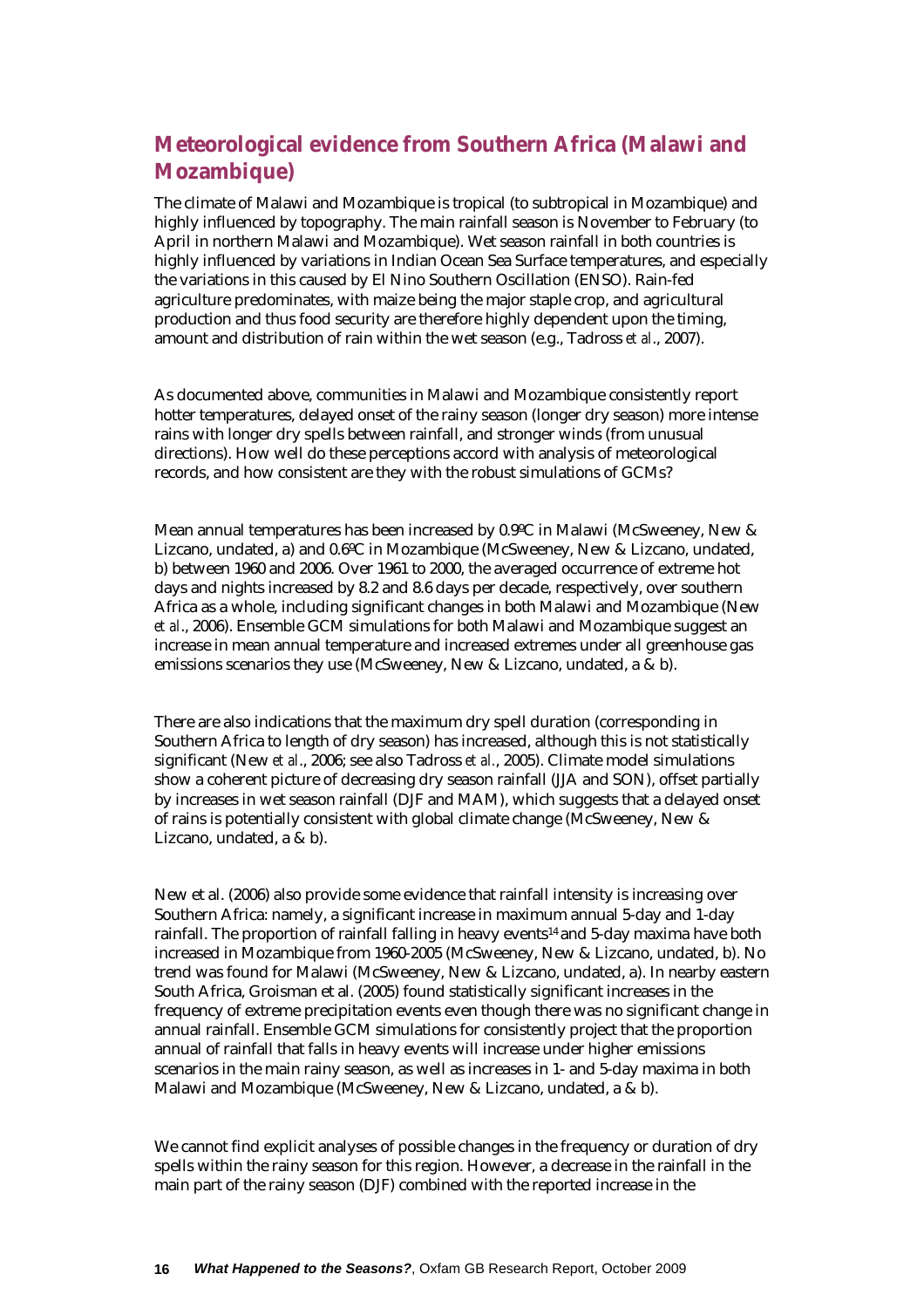proportion of rain falling in heavy events implies that rain is less continuous in Mozambique (McSweeney, New & Lizcano, undated, b).

We are unable to find published analysis of the perceived increased occurrence of strong winds. We should record that Gray Munthali, Deputy Director of the Malawi Meteorological Service, confirms that strong winds are blowing roofs off at unusual times but that he ascribes the damages to the lack of trees acting as windbreaks rather than to any change in the wind regime.

In summary, in Mozambique and Malawi, there appears to be a high level of correspondence between communities' perceptions of local change and observed changes in the meteorological record. This includes temperature, timing of the rainy season, changes in intensity of rainfall and to some extent, dry spells within the rainy season. These same changes are also robustly simulated by GCMs to increase with anthropogenic forcing of the atmosphere

### **Meteorological evidence from Bangladesh**

Bangladesh has a tropical monsoon climate. Three seasons are generally recognized: a hot, muggy summer from March to June; a hot, humid and very rainy monsoon from June to September; and a dry winter from November to February. The climate is one of the wettest in the world, with 80 per cent of the rain occurring during the monsoon. The south Asian monsoon is highly variable, making the detection of trends difficult. The Aman harvest is in December to January and the Boro (dry season) harvest is in March to May.

As we have seen throughout this paper, farmers in Bangladesh have highlighted changes including higher and fluctuating temperatures, and erratic and 'unseasonal' rains. Temperatures in Bangladesh have increased in recent decades, by 0.6-1ºC in May and 0.5ºC in November (Cruz et al., 2007). Over much of Asia, heatwaves are lasting longer (Cruz et al., 2007). The number of cold nights15 has decreased significantly in Bangladesh over the period of 1961–2000, with a corresponding though greater increase in warm nights (Klein Tank et al., 2007). Cold days and nights show similar (though smaller) trends, again with hot days increasing in frequency more than hot nights. Maximum monthly temperatures have increased faster than monthly minimums from 1961–2000, indicating (Sheikh *et al*., undated).

We should note the curious observation that despite generally hotter temperatures, communities in parts of Bangladesh, Peru, Nepal, and Vietnam report the occurrence of shorter but – it is often said – harsher cold snaps. An unprecedented cold spell in central and northern Vietnam from January through to April in 2008 – associated with a La Nina event – killed 60,000 buffalo and destroyed 100,000 hectares of rice.

It is possible that the reported perceptions of 'fluctuating' – especially "colder" – temperatures are a reflection of the fact that warm days and nights are becoming relatively more common than cold days and nights (even though the diurnal temperature range may be decreasing). Nevertheless, peoples' perceptions of what constitutes "cold" deserves more investigation. Such snaps are commonly said to be particularly bad for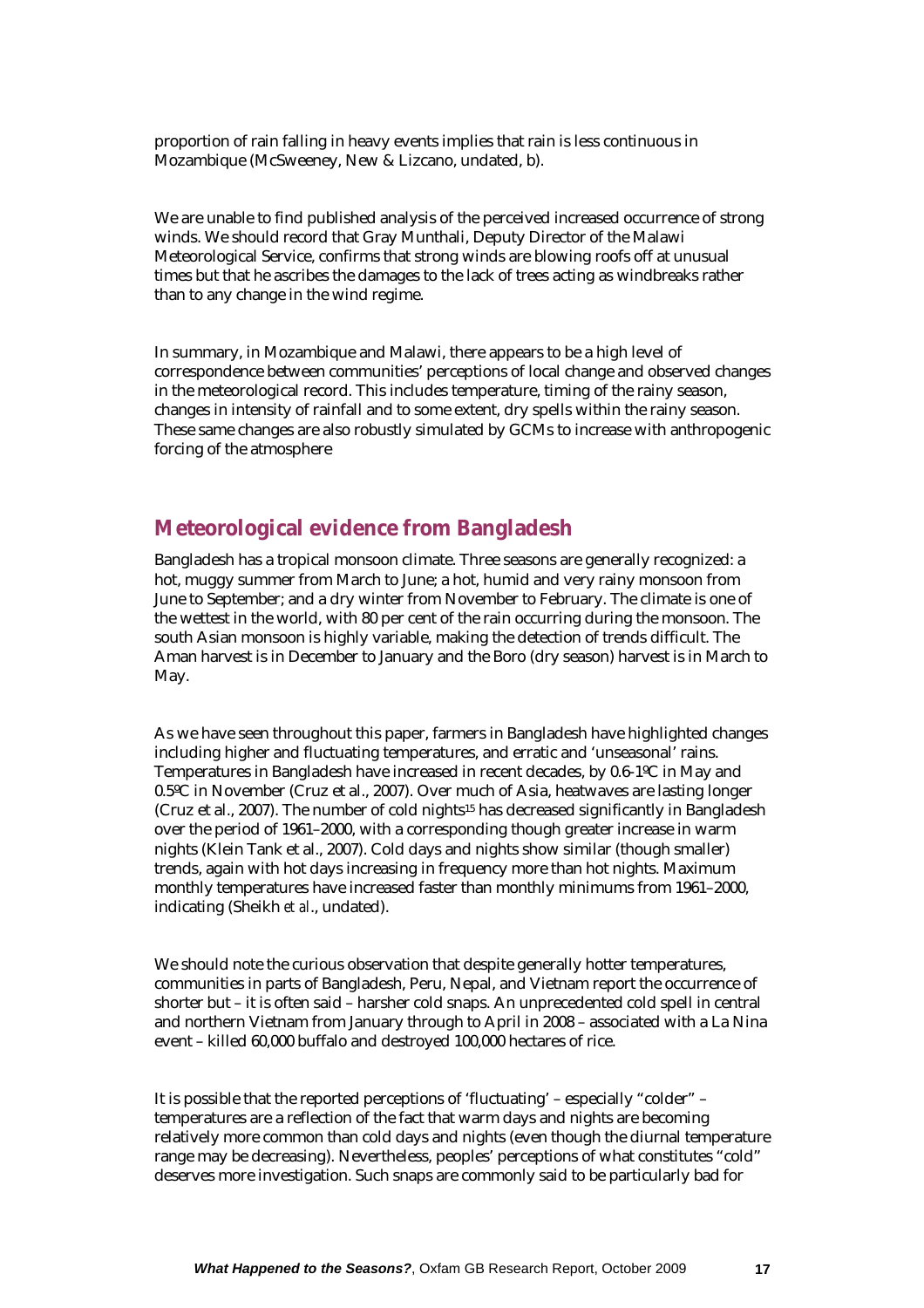vegetable cultivation because they are associated with cold fogs. In some agro-ecological zones of Bangladesh dense fogs are said to be new and unusual events; people describe weeks or fortnights in which the sun is blotted out. In Nepal too, the cold has been described as "thicker". Such phenomena may be linked to higher humidity.

There is considerable evidence that annual rainfall has increased in recent years almost everywhere in Bangladesh (Egashira *et al*., 2003, Cruz et al., 2007, Sheikh *et al*., undated). Seasonal changes in rainfall are harder to determine, but Egashira *et al*. (2003) indicate a reduction (not statistically significant) in winter and pre-monsoon rains (except for Chittagong), whilst late (October) monsoon rains have increased since 1979 in South Asia (Syroka & Toumi, 2002). These observations of a drier winter and pre-monsoon period, with increased rain in the rest of the year, are consistent with the predictions of most climate models (Christensen *et al.*, 2007), also confirmed by a recent study which indicates that anthropogenic climate change may cause a delay in the onset of the monsoon and increase monsoon precipitation over most of Bangladesh (although rainfall will decrease over most of India - Ashfaq *et al.,* 2009).

Rainfall extremes have also shown clear trends over Bangladesh. The frequency of days of heavy rainfall has increased significantly over the period 1961–2000 (Klein Tank *et al*., 2007). The frequency of more intense rainfall events in many parts of Asia has increased, causing floods, etc, (Cruz *et al.*, 2007) although as farmers observe, the reasons floods occur are as much or more to do with hydrological engineering, land use changes and water-management regimes as more water per se. More generally, increases in the frequency of extreme rainfall events are widely predicted for south Asia (e.g., Goswami *et al.*, 2006; (Christensen *et al.*, 2007).

In summary, for Bangladesh there appears to be some consistency between communities' perceptions of local change and observed changes in the meteorological record. This includes increasing temperatures, subtle shifts in the in the pre-monsoon, late monsoon and winter rains, and putatively, the divergent rate of change of extreme hot and cold days and nights. Many of these changes are also simulated by GCMs to increase with anthropogenic forcing of the atmosphere.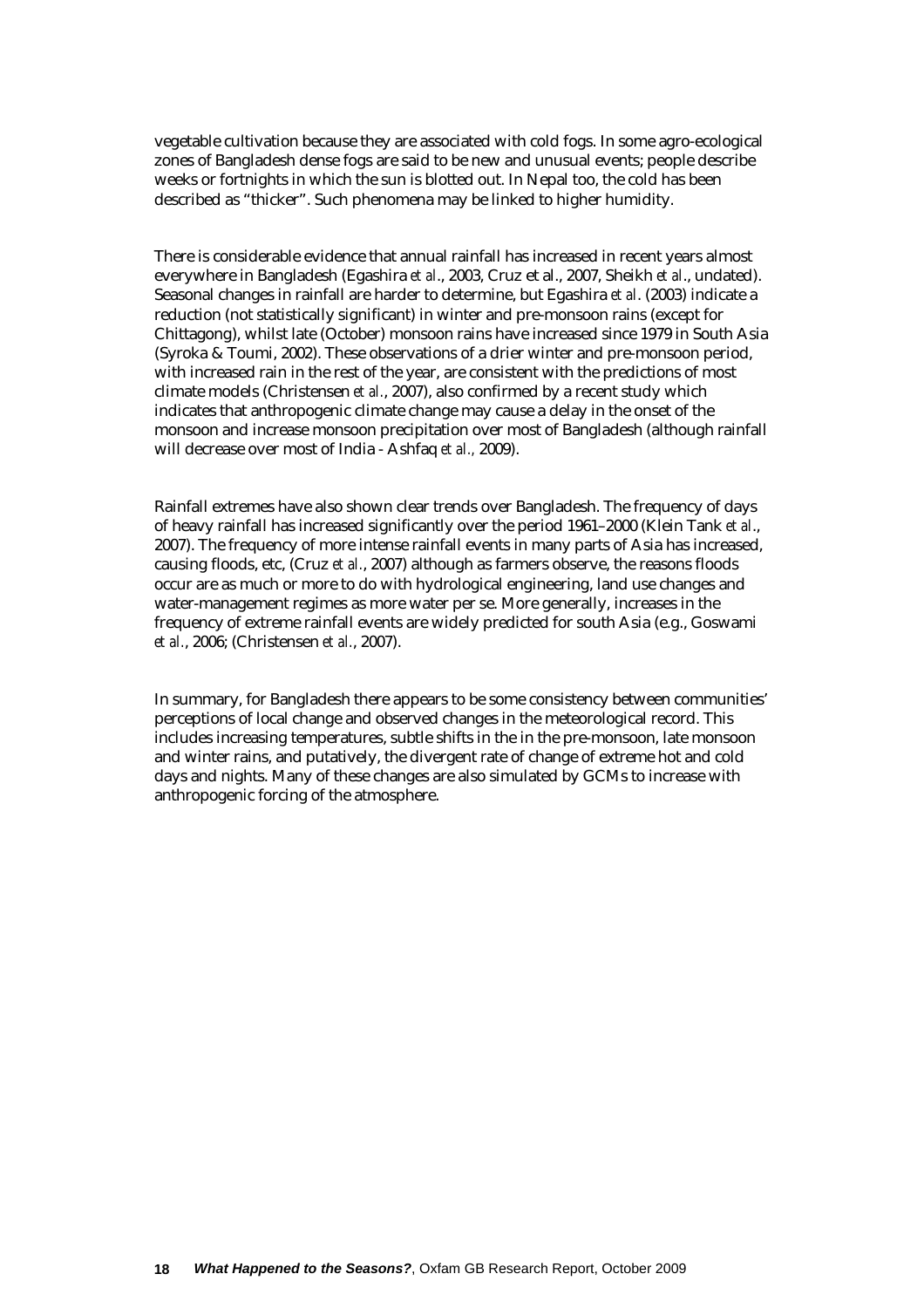# **Perceptions vis-à-vis measured change**

We do not claim here that the perceptions of farmers around the world of local change are universally consistent with meteorological observations and with the robust predictions of climate models. Clearly, farmers, meteorologists and climate scientists often 'measure' different things. But what is clear is that:

- Local perceptions of changing seasons are remarkably consistent around the world. These include the changing of the timing of seasons, and changing characteristics within seasons (e.g., intense rainfall events becoming more common).
- Farmers widely hold these perceived changes accountable for significant crop loss and degradation of their livelihoods, as well as for 'cultural bewilderment'.
- These perceptions of changing timing and character of seasons seem to often find support in the meteorological record and are also to some degree consistent with climate model simulations.

A better understanding of the relationship between perceived change and scientifically measured change is constrained by numerous factors. On the one hand, what people express is often 'imprecise'. For example, a perception that a particular season is becoming 'drier' might be a summation of increasing temperature (reduced soil moisture through increased evaporation) and changed patterns of rain (greater run-off caused by a higher proportion of rain falling in intense events) even if the total amount of rainfall hasn't changed. It might also reflect changes in the water storage capacity of land and soils, and even the disappearance of certain animals. In Malawi, for example, farmers in Gwadani village, Kunthembwe, described their belief that large snakes store water, but due to deforestation such snakes are disappearing, leading to less water.

On the other hand, there are clearly huge constraints on analyzing the meteorological record in many parts of the developing world, not least the paucity of long-term meteorological records. Figure 1 illustrates the well-known global inequality in meteorological station coverage, but there is similar inequality in the human resources available to process, analyse and forecast weather between rich and poor countries. This is exacerbated in many parts of sub-Saharan Africa, by the high rates of absenteeism in government agencies caused to a large degree by HIV and AIDS.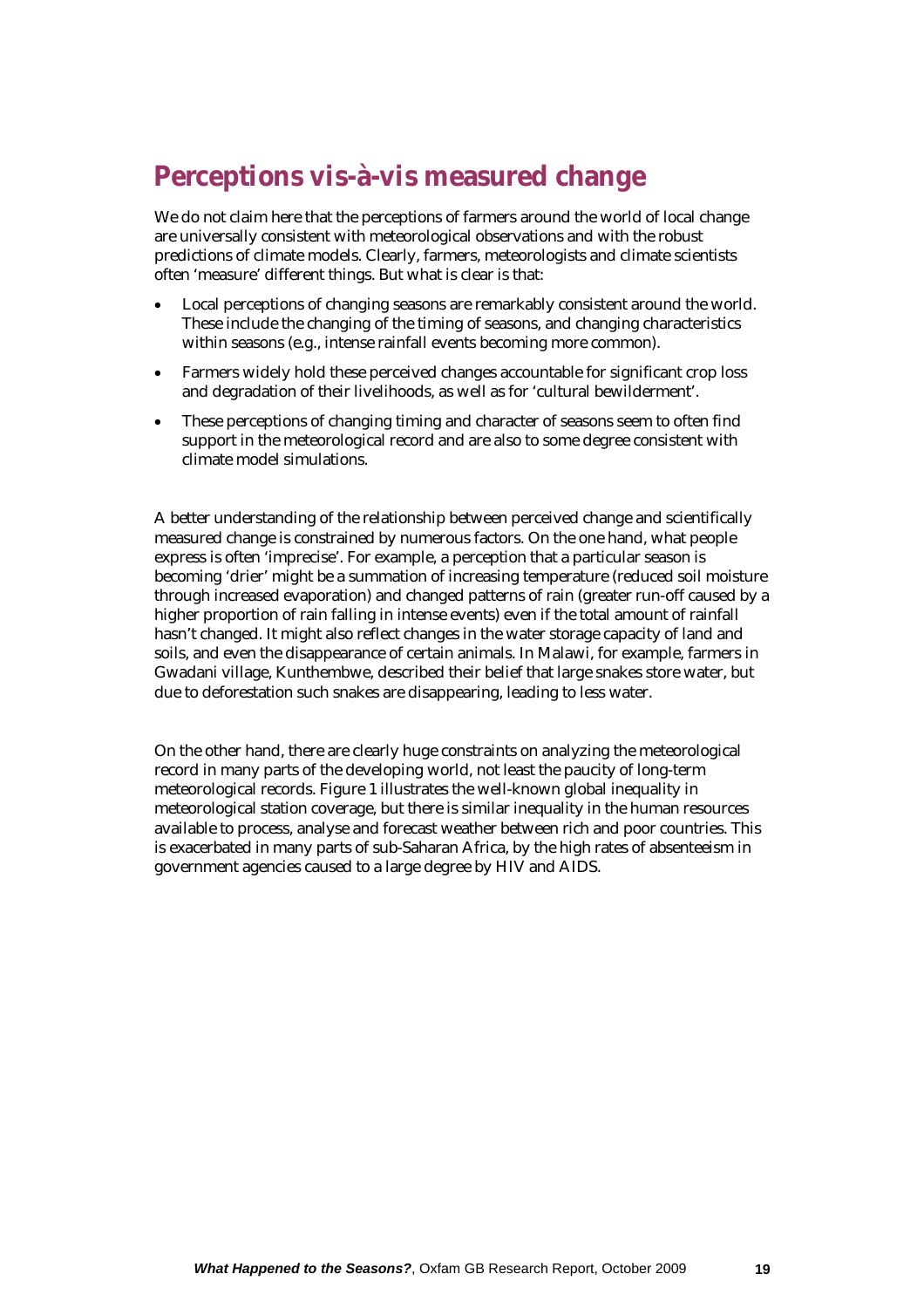

Data sources:

(1) Met stations - National Oceanic and Atmospheric Administration - National Weather Service

(2) GDP per capita at PPP – IMF

(3) Land area - wikipedia

Some evidence of increased rainfall intensity in Uganda is mentioned in a study of impacts on tea and coffee production by the fair trade organization Cafedirect and German technical Co-operation (GTZ). They say Uganda received a total amount of rainfall of 1410.2 mm in 2001 and 1373.8 mm in 2006. The difference is small. However, in 2001 the rain fell over 136 days with an average of 10.36 mm per day; in 2006 it fell in 98 days with an average of 14 mm per day.

In the absence of extreme changes to mean annual rainfall and temperature, subtle changes in the timing of rainy seasons and the intra-seasonal patterns of rain will have a significant impact on smallholder, rain-fed agriculture. Yet the vast majority of analyses of meteorological records and climate model data focus on mean annual temperature and precipitation change rather than the timing of rains and intra-seasonal rainfall patterns. We argue that there is enormous potential, and utility, in examining meteorological and model data with a 'farmer's eye'. In particular, data could be collected on seemingly anomalous events that farmers comment upon as being especially destructive, notably hailstorms (e.g. in Nepal) and fogs (e.g. Bangladesh and Vietnam).

Similarly, predictions of the impact of climate change rarely take into account seasonal and intra-seasonal changes and variation (with Tadross *et al.*, 2007 being a notable exception). We argue that this is likely to lead to an underestimate of the adverse impact of climate change on agriculture in the developing world. Given the severity of the predicted impacts on smallholder farmers, especially in sub-Saharan Africa (Boko *et al*., 2007) this is a truly frightening proposition.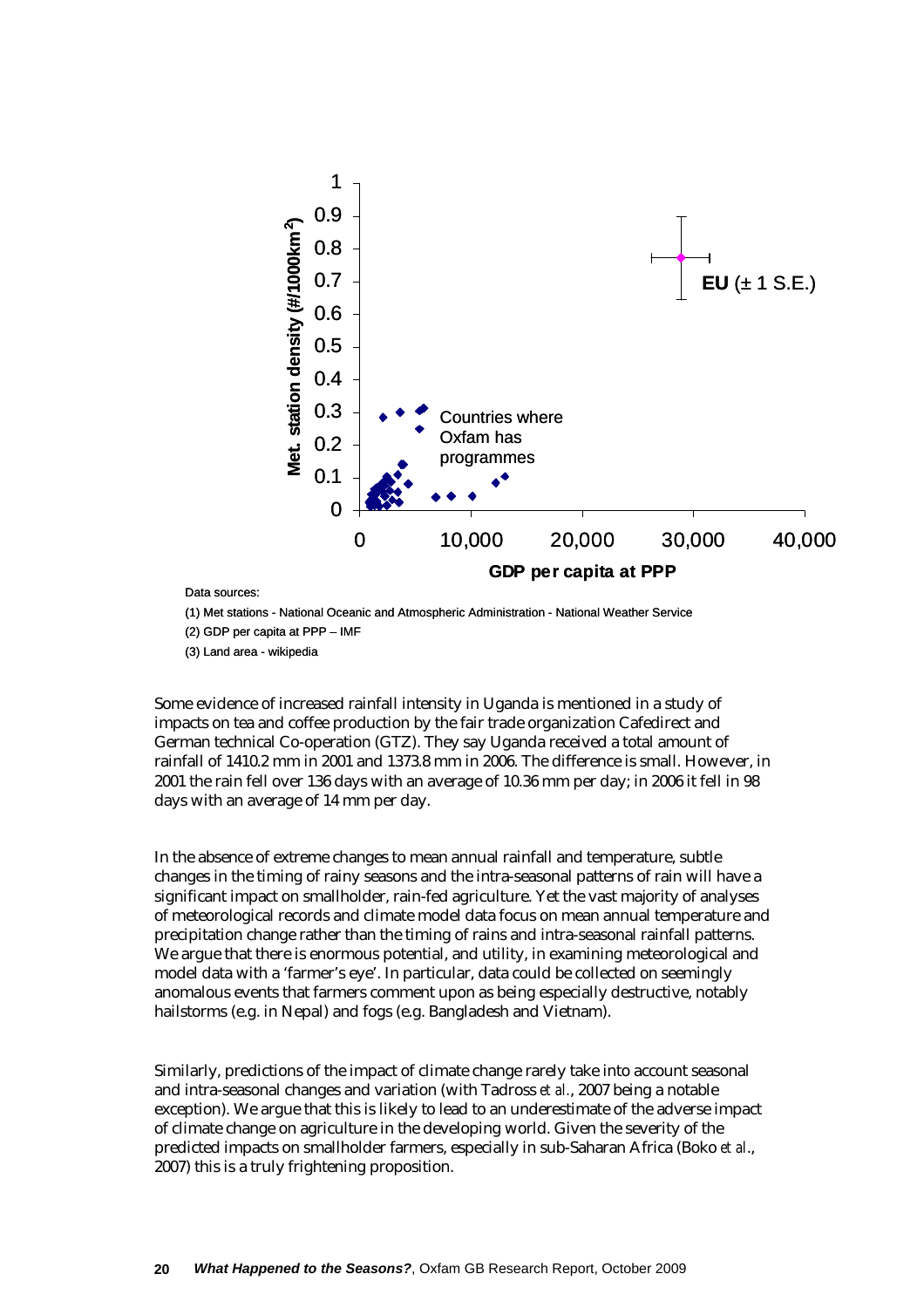# **Responding to seasonal change**

The farmers that we have spoken with have been unanimous in asserting that the changes in seasonality that they perceive are having an impact on the success or failure of their crops. Given the fact that some of the changes in seasonality are simulated to become worse under climate change scenarios, this implies that farmers will have to increasingly adapt to changing seasonality. And indeed, they already are. Farmers are not passively waiting but, within their limits of knowledge and resources, are experimenting with new crops and varieties. There is a particular demand for quick maturing, heat tolerant, and drought resistant crops.

We highlight some of the options that will be necessary to support adaptation for smallholders, rain-fed agriculture, concentrating specifically on some of the key adaptation mechanisms that will enable farmers to adapt to changes in seasonality. Of course, climate change as a whole will necessitate many other adaptation strategies, the details of which will be specific to geographical, socio-economic, and cultural contexts, and which will be 'successful and sustainable when linked to effective governance systems, civil and political rights and literacy' (Boko *et al.*, 2007). However, some of the key strategies for adapting to changing seasonality would seem to be:

**Access to forecasts:** Many of the changes described above are essentially issues of (un)predictability. If rains come early, or late, or if rain comes as intense downpours followed by significant dry spells rather than as prolonged rainy periods, farmers are less able to make decisions about when to cultivate, when to sow, what to sow, and when to harvest. Traditional 'calendar' or local 'indigenous' forecasting systems are and will increasingly become less useful for decision-making. Access to reliable, appropriate forecasts is an essential step in overcoming unpredictability, and particularly when farmers themselves are intimately involved in the process (e.g., Helmuth et al. 2007).

**Access to crops and varieties:** There is abundant evidence that overall climate trends and changing, and unpredictable seasons are and will increasingly affect the sustainability of crops that are traditionally grown by smallholder farmers in the tropics and sub-tropics (e.g., Faisal & Parveen, 2004; Benhin, 2006; Tadross et al., 2007). In many cases, this is not a 'research exercise', in that a suite of crops and varieties are often already available within a country or district, but are not necessarily widely available or widely grown.

For example, the communities that live close to the Zambezi River in Tete province, Mozambique, traditionally cultivate maize on fertile land on the floodplain. As said earlier, the delayed onset of the rainy season is effectively shortening the growing season between the onset of rains and the onset of floods, contributing to these crops being at risk of being destroyed by river floods. Fast-maturing maize varieties would reduce the chance of flood losses. At the same time, government resettlement of communities to higher land that is safe from floods means that families increasingly cultivate the higher, drought prone land. Existing drought-tolerant crops that are sometimes grown but which are not widely available (e.g., sweet potatoes, manioc, and local cowpea), as well as more drought resistant varieties of sorghum, are all promising alternatives for these areas. Access to more appropriate crops and varieties would also give farmers the option of spreading risk by diversifying their crops. At a national level Malawi has had very good harvests of maize for three years in a row, in part because of successful initiatives by the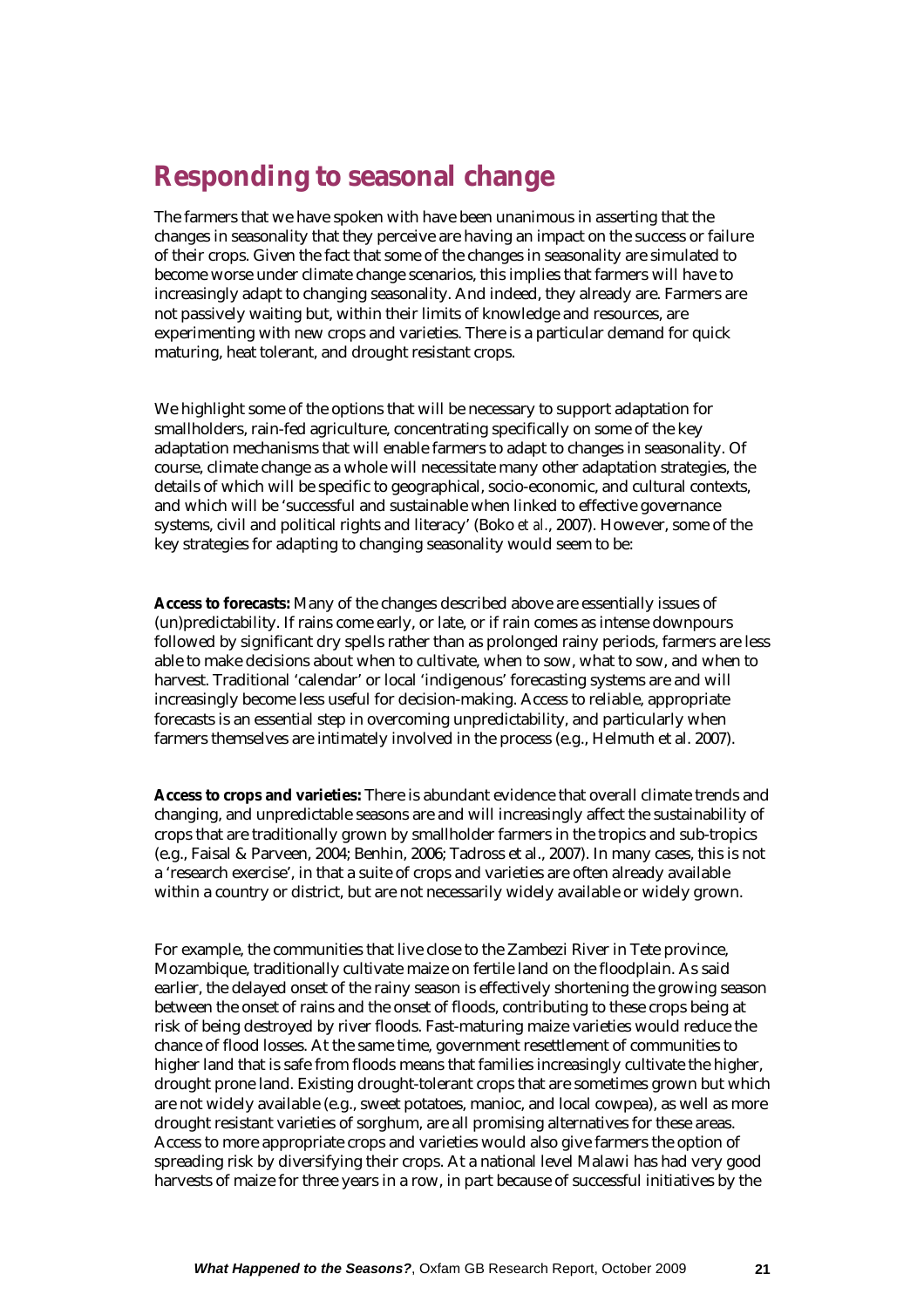government to subsidize seeds and fertilizer and enable more farmers to get access to them. However, apart from lack of access to varieties, or lack of knowledge, or aversion to perceived risk, culture may present obstacles to diversification, such as perceptions that only maize (in Malawi) or rice (in parts of Nepal) count as "food". These may act as powerful restraints to diversification.

**Water management:** A range of water management options is available that could help farmers deal with that rains that are less predictable, and that increasingly arriving as intense downpours followed by dry spells. These include soil management for greater moisture retention (e.g. increasing soil organic matter); water harvesting; physical barriers against flooding, etc.

**Food storage:** Greater unpredictability increases the need to be able to store crops for longer periods to even out more violent fluctuations in supply. Better storage and/or preservation are also able to provide protection of stocks against pests, whether animal, insect, or fungal16.

**Gendered adaptation:** Adaptation thinking in least developed countries (LDCs) has reasonably focused on the agricultural sector. Measures such as the above, and also commonly reforestation schemes and measures to reduce further deforestation, are staple parts of most of the completed National Adaptation Programmes of Action (NAPAs). However, when Anna Taylor of Stockholm Environmental Institute, who was commissioned by Oxfam, asked women in Malawi what would enable them to adapt to climate change, she received equally specific but very different answers. Women interviewed said, for example, that to adapt they would want help such as a crèche to care for child orphans. They argued that until they had help to look after HIV and AIDS orphans they had not got the time or energy to cultivate their gardens, still less carry out the conservation measures that development agencies were encouraging them to adopt. They also called for family planning measures, access to loans, and credit to help them to start up small businesses in addition to or as a substitute for agriculture, vocational training, and free health care.

Communities – especially women – see adaptation as difficult because there are limited alternative livelihoods, and creating these livelihoods needs to be part of long-term plans to deal with climate change. This is a challenge to policy makers and to international donors, because it challenges tendencies to see adaptation as essentially agriculturallyfocused, technocratic, about hard infrastructure and quantifiable supplies, and an additional extra to "normal" development processes.

The words of Karna Bahadur of Tartar, Dhadeldura, Nepal, stand for the views and desires of many people in many countries: *"After testing the soil and getting advice, we think we can get more money from planting ginger and turmeric – they don't need much water, unlike rice and wheat. Other options are farming goats and chickens. But we need support to do so. In future, the government and NGOs need to build capacity in our villages, in our communities, rather than sending experts. If the government has a system for subsidizing seeds, that would help us. Also, we don't have enough water, even to drink. Those who grow vegetables have to fetch water from small streams far away. We need advice about crop irrigation. We need industry and jobs to come here too, to use our agriculture and produce jobs for local people".*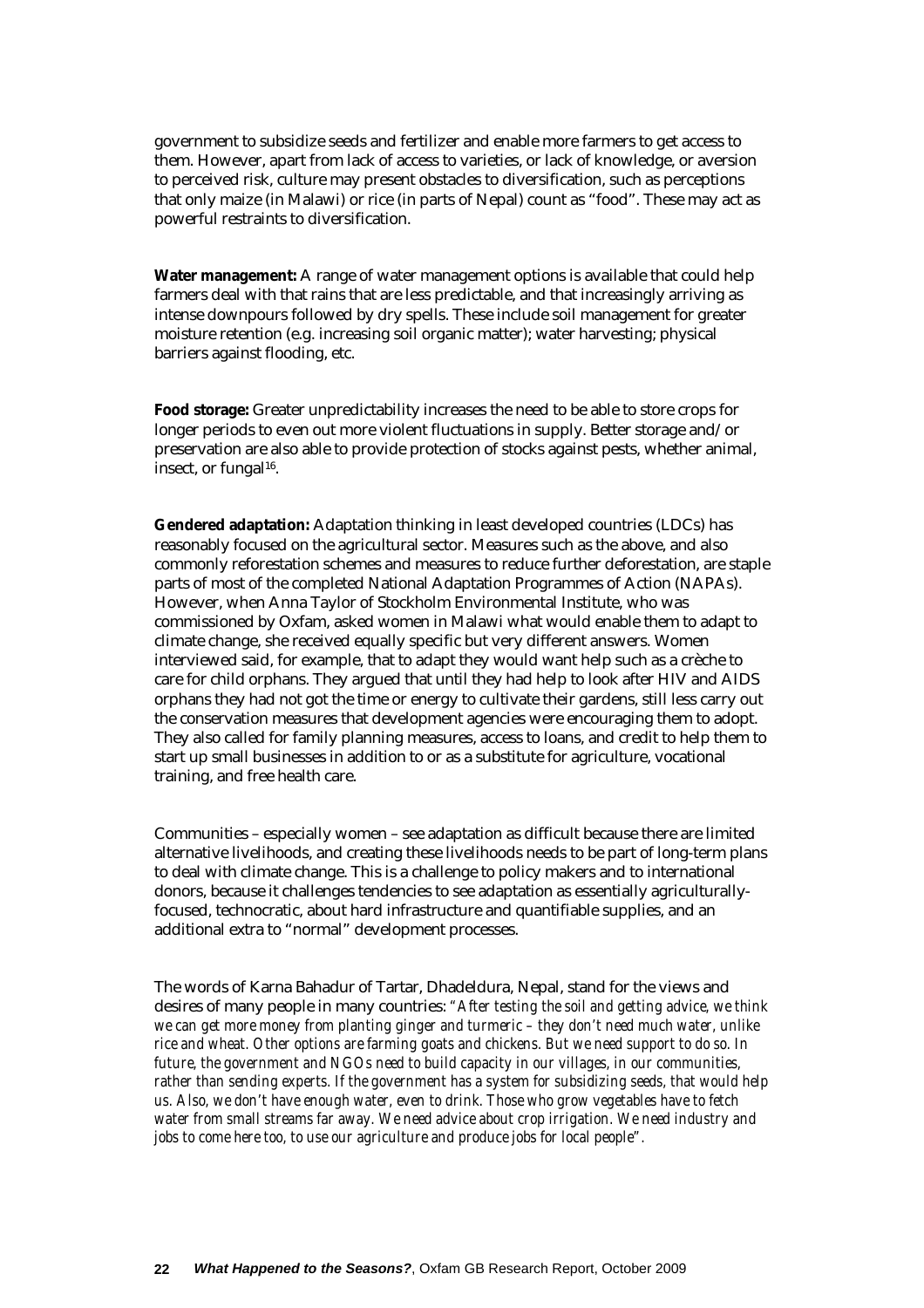## **References**

Ashfaq, M., Shi, Y., Tung, W., Trapp, R.J., Gao, X., Pal, J.S., and Diffenbaugh, N.S. (2009). Suppression of south Asian summer monsoon precipitation in the 21st century. Geophysical Research Letters, 36, L01704, doi:10.1029/2008GL036500.

Benhin, J.K.A., (2006). Climate change and South African agriculture: impacts and adaptation options. CEEPA Discussion Paper No. 21. Special Series on Climate Change and Agriculture in Africa ISBN 1-920160-01-09. Discussion Paper ISBN 1-920160-21-3.

Boko, M., I. Niang, A. Nyong, C. Vogel, A. Githeko, M. Medany, B. Osman-Elasha, R. Tabo and P. Yanda, 2007: Africa. Climate Change 2007: Impacts, Adaptation and Vulnerability. Contribution of Working Group II to the Fourth Assessment Report of the Intergovernmental Panel on Climate Change, M.L. Parry, O.F. Canziani, J.P. Palutikof, P.J. van der Linden and C.E. Hanson, Eds., Cambridge University Press, Cambridge UK, 433-467.

Christensen, J.H., B. Hewitson, A. Busuioc, A. Chen, X. Gao, I. Held, R. Jones, R.K. Kolli, W.-T. Kwon, R. Laprise, V. Magaña Rueda, L. Mearns, C.G. Menéndez, J. Räisänen, A. Rinke, A. Sarr and P. Whetton, 2007: Regional Climate Projections. In: Climate Change 2007: The Physical Science Basis. Contribution of Working Group I to the Fourth Assessment Report of the Intergovernmental Panel on Climate Change [Solomon, S., D. Qin, M. Manning, Z. Chen, M. Marquis, K.B. Averyt, M. Tignor and H.L. Miller (eds.)]. Cambridge University Press, Cambridge, United Kingdom and New York, NY, USA.

Cruz, R.V., H. Harasawa, M. Lal, S. Wu, Y. Anokhin, B. Punsalmaa, Y. Honda, M. Jafari, C. Li and N. Huu Ninh, 2007: Asia. Climate Change 2007: Impacts, Adaptation and Vulnerability. Contribution of Working Group II to the Fourth Assessment Report of the Intergovernmental Panel on Climate Change, M.L. Parry, O.F. Canziani, J.P. Palutikof, P.J. van der Linden and C.E. Hanson, Eds., Cambridge University Press, Cambridge, UK, 469-506.

Egashira, K., Matsushita, Y., Virakornphanich, P., Darmawan, Moslehuddin, A.Z.M., Mamun,m M.A.A., Do, NN.H., (2003). Features and Trends of Rainfall in Recent 20 Years at Different Locations in Humid Tropical to Subtropical Asia. Journal of the Faculty of Agriculture, Kyushu University, 48, p219-225

Faisal, I.M. and S. Parveen, 2004: Food security in the face of climate change, population growth and resource constraints: implications for Bangladesh. Environmental Management, 34, 487-498.

Goswami, B.N., V. Venugopal, V., Sengupta, D., Madhusoodanan, M. S., Xavier, P.K., (2006) Increasing Trend of Extreme Rain Events Over India in a Warming Environment. Science, 314, 1442-1445.

Groisman , P.Y., Knight, R.W., Easterling, D.R., Karl, T.R., Hegerl, G.C., and Razuvaev, V.N. (2005). Trends in intense precipitation in the climate record. Journal of Climate, 18, 1326-1350.

Hellmuth, M.E., Moorhead, A., Thomson, M.C., and Williams, J. (eds), (2007). Climate Risk Management in Africa: Learning from Practice. International Research Institute for Climate and Society (IRI), Columbia University, New York, USA.

IPCC (2007). Climate Change 2007: Synthesis Report.

Klein Tank, A.M.G., Peterson, T.C., Quadi, D.A., Dorji, S., Zou, X., Tang, H., Santhosh, K., Joshi, U.R., Jaswal, A.K., Kolli, R.K., Sikder, A.B., Deshpande, N.R., Revadekar, J.V., Yeleuova, K., Vandasheva, S., Faleyeva, M., Gomboluudev, P., Budhathoki, K.P., Hussain, A., Afzaal, M., Chandrapala, L., Anvar, H., Amanmurad, D., Asanova, V.S., Jones P.D., New M.G., and Spektorman, T. (2007). Changes in daily temperature and precipitation extremes in Central and South Asia. Journal of Geophysical Research, 111, D16105, doi:10.1029/2005JD006316.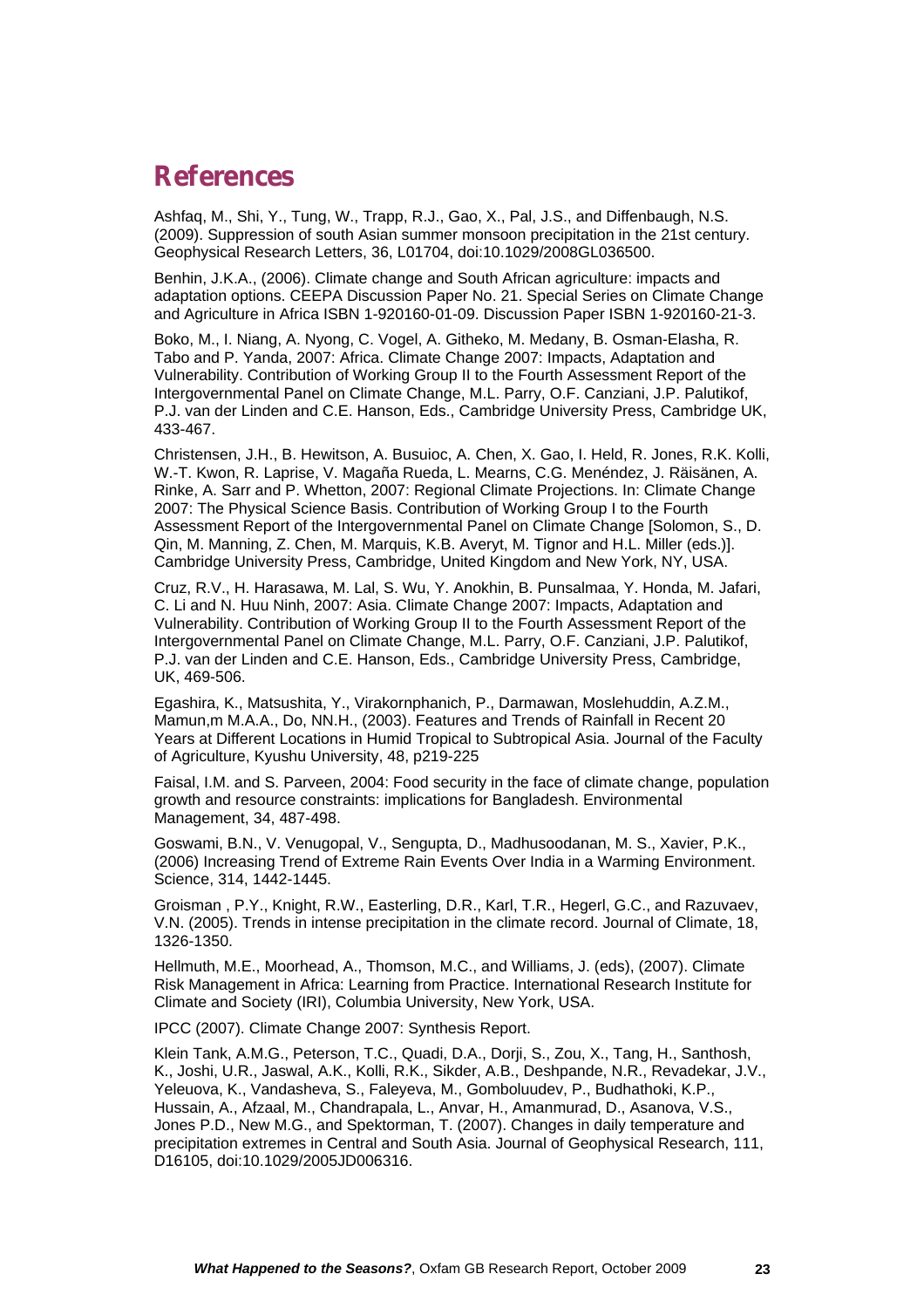New, M., Hewitson, B., Stephenson, D.B., Tsiga, A., Kruger, A., Manhique, A., Gomez, B., Coelho, C.A.S., Masisi, D.N., Kululanga, E., Mbambalala, E., Adesina, F., Saleh, H., Kanyanga, J., Adosi, J., Bulane, L., Fortunata, L., Mdoka, M.L., and Lajoie, R. (2006). Evidence of trends in daily climate extremes over southern and west Africa. Journal of Geophysical Research, Vol. 111.

McSweeney, C., New, M. and. Lizcano, G,. (undated, a). UNDP Climate Change Country Profiles: Malawi. http://country-profiles.geog.ox.ac.uk/

McSweeney, C., New, M. and. Lizcano, G,. (undated, b). UNDP Climate Change Country Profiles: Mozambique. http://country-profiles.geog.ox.ac.uk/

Sheikh, M.M., Ahmed, A.U., Kolli, R.K., Shrestha, M.L. and Dharmaratna, G.H.P. (undated). Development and Application of climate extreme indeced and indicators for monitoring trends in climate extremes and their socio-economic impacts in south Asian countries. Asia-Pacific Network for Global Change Research.

Syroka, J. & Toumi, R., (2002). Recent lengthening of the south Asian summer monsoon season. Geophysical Research Letters, 29 (10), 1458, doi:10.1029/2002GL015053

Tadross, M. A., Hewitson, B.C., and Usman, M.T., (2005), The interannual variability of the onset of the maize growing season over South Africa and Zimbabwe, Journal of Climate 18, 3356– 3372.

Tadross M., Suarez P., Lotsch A., Hachigonta S., Mdoka M., Unganai L., Lucio F., Kamdonyo D., Muchinda M. (2007). Changes in growing-season rainfall characteristics and downscaled scenarios of change over southern Africa: implications for growing maize. IPCC regional Expert Meeting on Regional Impacts, Adaptation, Vulnerability, and Mitigation, Nadi, Fiji, June 20-22, pp 193-204.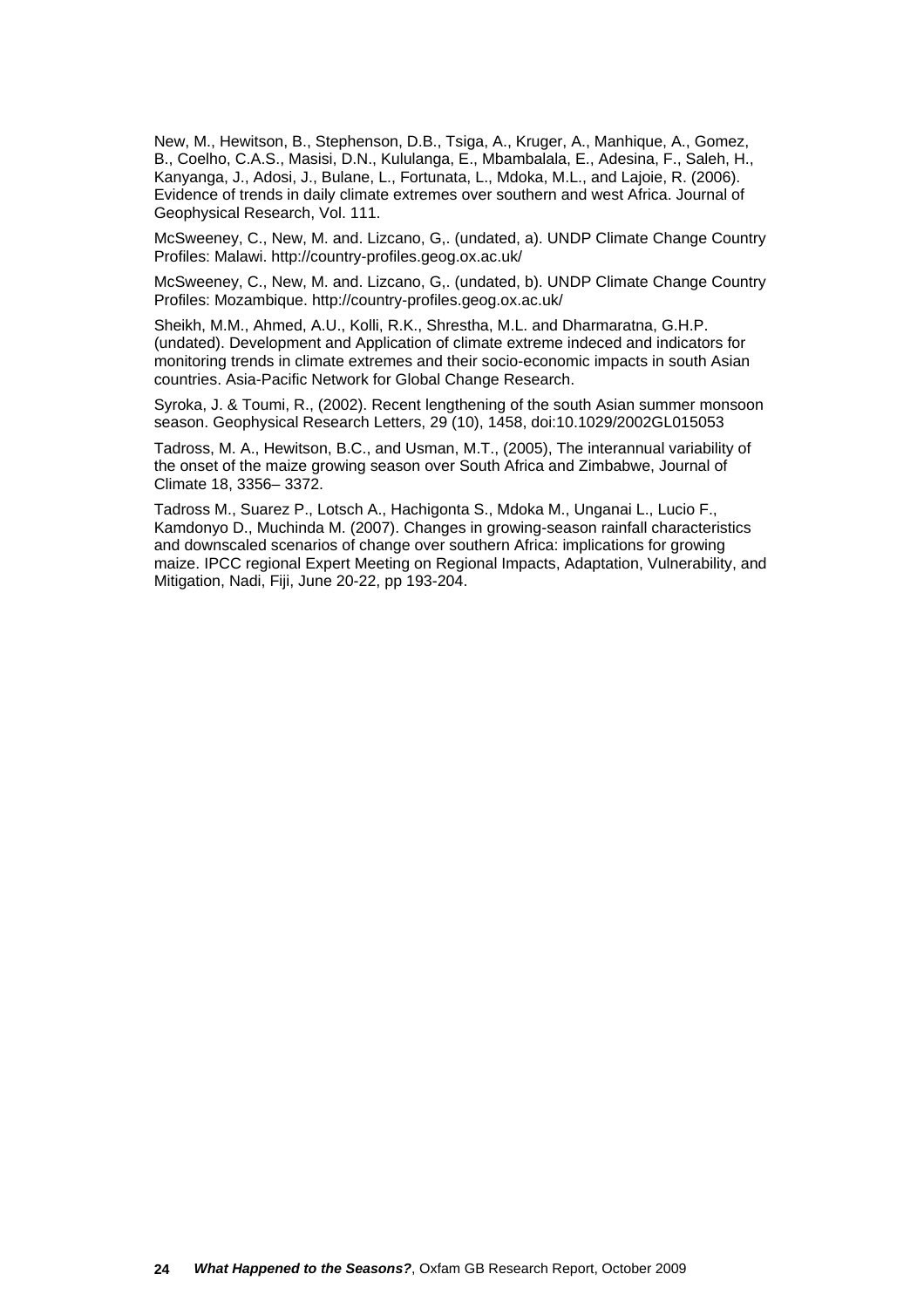# **Endnotes**

<sup>1</sup> In some places, notably Bangladesh and Tajikistan, greater *extremes* were reported i.e. perceived incidences of abnormally low temperatures as well as high temperatures.

<sup>2</sup> The definition of "drought" is recognized by interviewees to be influenced not only by lack of water per se but by factors such as water usage patterns and water storage resources. Farmers interviewed in Vietnam for example cite diversion of water upstream and failure to maintain reservoirs as factors behind "drought".

<sup>3</sup>As with droughts, farmers observe that the reasons floods occur and/or persist are as much or more to do with hydrological engineering, water management regimes and land use changes as with there being more water per se.

<sup>4</sup> Infochange India May 20 2009; first published April 2006. See

www.infochangeindia.org/200604116870/Disasters/Related-Features/Death-of-the-Seasons.html 5

| <b>Previous Status</b>  |               | <b>Present Status</b> |
|-------------------------|---------------|-----------------------|
| Season                  | No. of Months | No. of days (approx.) |
| Grishma(Summer)         | 2 Months      | 250                   |
| <i>Barsha</i> (Rainy)   | 2. Months     | 30                    |
| Sarata(Autumn)          | 2 Months      | $5 - 10$              |
| <i>Hemanta</i> (Dewy)   | 2. Months     | $5 - 10$              |
| Sisira(Winter)          | 2 Months      | 30                    |
| <i>Basanta</i> (Spring) | 2 Months      | $5 - 10$              |

<sup>6</sup> Notably Rais Akhtar, University of Kashmir, rais13@rediffmail.com. Speaking at the Montreal COP/MOP 2005.

<sup>7</sup> Arctic Climate Impact Assessment, 2004.

<sup>8</sup> Siri Chand had been interviewed in 1974 and was interviewed again in 2007.

<sup>9</sup> In Ntchenachena, people perceived rain as falling throughout the year and had specific names for the major rains as follows:

**Chizimyalupsa:** In late September or early October. This was the time when most bush fires were raging and this rain was seen as meant to put out those fires. This rain would also bring down temperatures at the height of the hot season.

**Chithuulamakuni:** This rain would come after chizimyalupsa and just after trees have started to grow green leaves, around October. It was seen as giving new life to trees.

**Nthumbuka:** These were the first rains that indicated the beginning of the growing season, mostly coming at the beginning of November. When these rains fell, people who had not prepared their land were jolted to action. The main rains would fall evenly throughout the growing season, breaking at particular times to provide room for weeding.

**Chisindilanthamba:** This rain would come at the end of July or at the beginning of August just after harvest when people had stocked maize in their granaries but had not yet thatched them.

<sup>10</sup> See On the Brink? A report on climate change and its impact in Kashmir, Arjimand Hussain Talib, ActionAid India, 2007, www.actionaidindia.org/download/on\_the\_brink.pdf.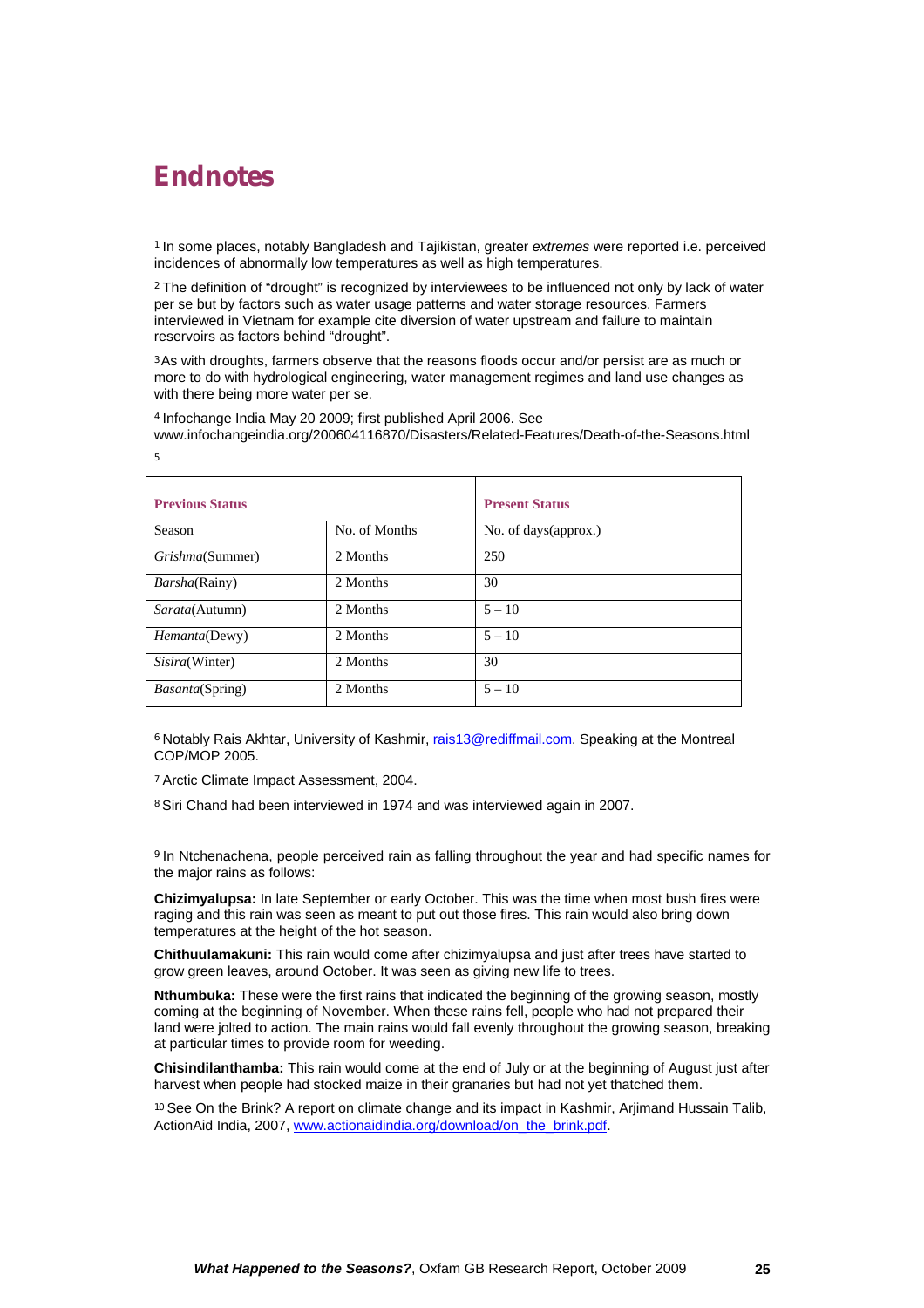<sup>11</sup> Emergency Alert 5, WFP Nepal, April 2009.

 $\overline{a}$ 

<sup>12</sup> The Oxfam partner study was reported in the Bangkok Post, 5 May 2009. According to Dr Anond Snidvongs, Director of the Global Change System for Analysis, Research and Training (START), the average number of tropical depressions over Thailand has fallen from 30 to 10 over the last 30 years, tropical storms from 55 to 35 and typhoons have likewise declined by nearly half. See http://www.bangkokpost.com/news/local/16165/study-finds-farms-need-help-to-weather-climatechange

<sup>13</sup> But how does it compare with the real data? Gerard J Gill, Winrock International, Kathmandu, undated (1991?).

<sup>14</sup> A 'Heavy' event is defined as a daily rainfall total which exceeds the threshold that is exceeded on 5 per cent of rainy days in current the climate of that region and season.

<sup>15</sup> 'Cold nights' ('hot days') are those below (above) the 10th (90th) percentile for the period 1961- 1990.

16 See also Dr Daniel Davou Dabi and Prof Anthony Nyong, University of Jos, Nigeria: Incorporating Community-Based Adaptation Strategies into Rural Development Policies in a Developing Economy, presentation at Montreal COP/MOP 2005. They studied changes in Sahelian agriculture via 27 communities in Northern Nigeria subject to increasing drought. People are growing early maturing crops and looking for higher-yielding varieties. This has meant a search for new crops, and a revival of old ones, such as a crop that can grow on residual soil moisture. But they observe the main strategy has been a revival in food storage methods. See http://www.iisd.org/pdf/2005/climate\_cop11\_daniel\_dabi.ppt